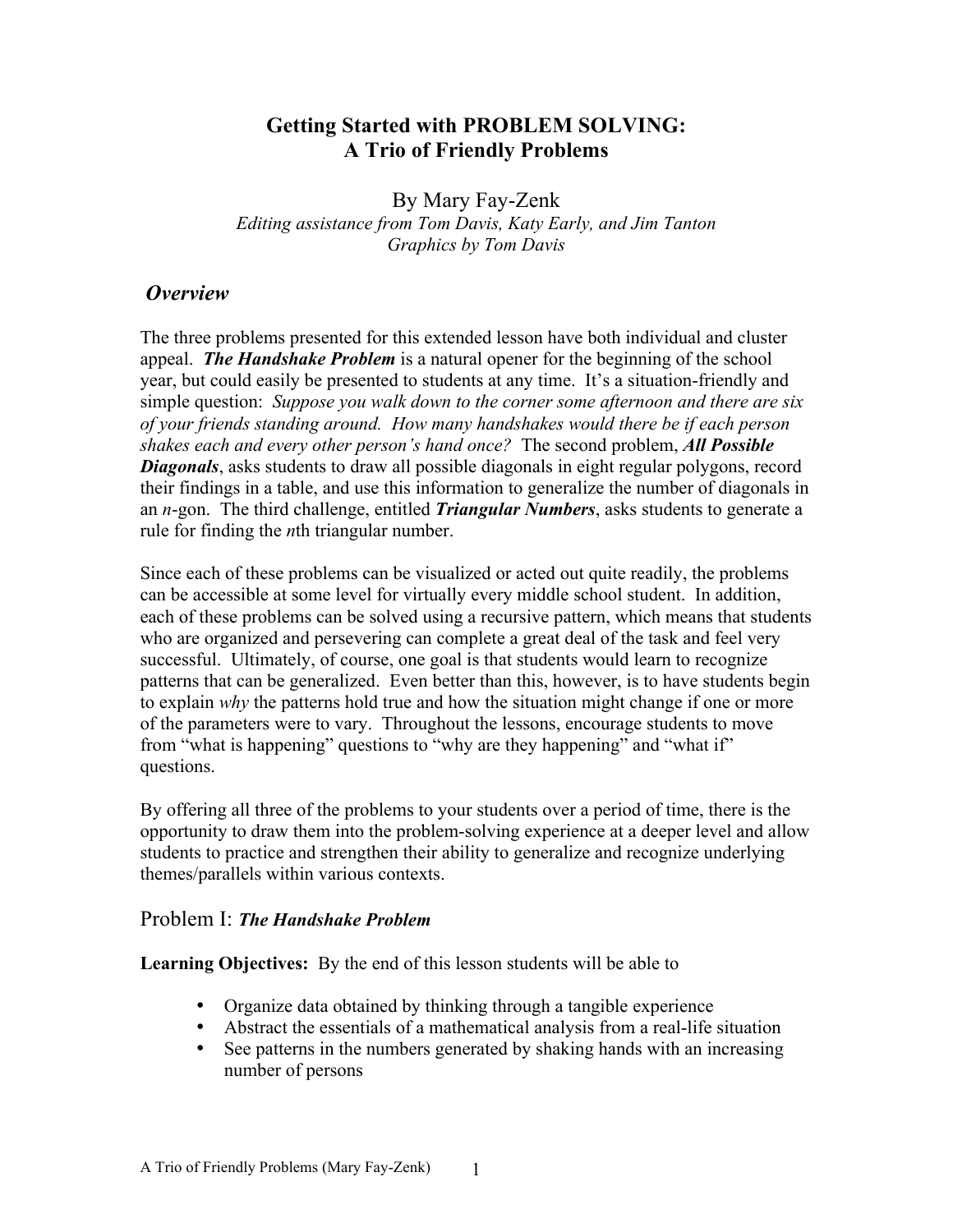#### **Materials Required:**

No specific materials are needed to present this problem other than paper and pencil for small groups of students to record their work and a whiteboard or overhead projector for the teacher to record and systematize the thinking of the class.

#### **Instructional Plan:**

This lesson is primarily an interactive, teacher-directed activity from which students will generate number patterns to analyze.

#### 1. Present students with this simple scenario.

*Suppose you walk down to the corner of your street some afternoon and there are six of your friends standing around. How many handshakes would there be if everyone shook hands with each other person exactly once? (Shaking hands with yourself is not allowed!)*

Make certain students understand the situation clearly and assign them to groups of three or four to begin to act out/talk out the scenario and collect data. Encourage students to make a table recording the information they agree upon so they can share with the class after a few minutes.

Although students may be tempted to join immediately with another group in order to have a group of seven to act out the situation, persuade them to start with their smaller group of three or four students and try to find a way to find a pattern that would lead them to a solution they can defend. If students are insistent about tackling the larger problem, you might promise that they can try to act out the group of seven-at-the-corner after some initial pattern searching has been accomplished. This will serve two purposes: first, it could be a lot of fun to do all that handshaking (which is pretty important for middle school students in math class!); secondly, it will demonstrate the power of "trying a simpler case" since there are so many handshakes and so many ways to count them that accurate data collection will require an organized approach or be quite prone to error.

2. Monitor how the groups are working. If you think the small groups are not making progress on the task, remind them to act out simple cases. How many handshakes would happen if three people gathered? How many handshakes if four people are at the corner?

After you see some progress has been made, ask groups to report back to the class how many handshakes seven friends would generate and to be prepared to describe the method they used to reach their conclusion. If, as you might expect, their answers vary,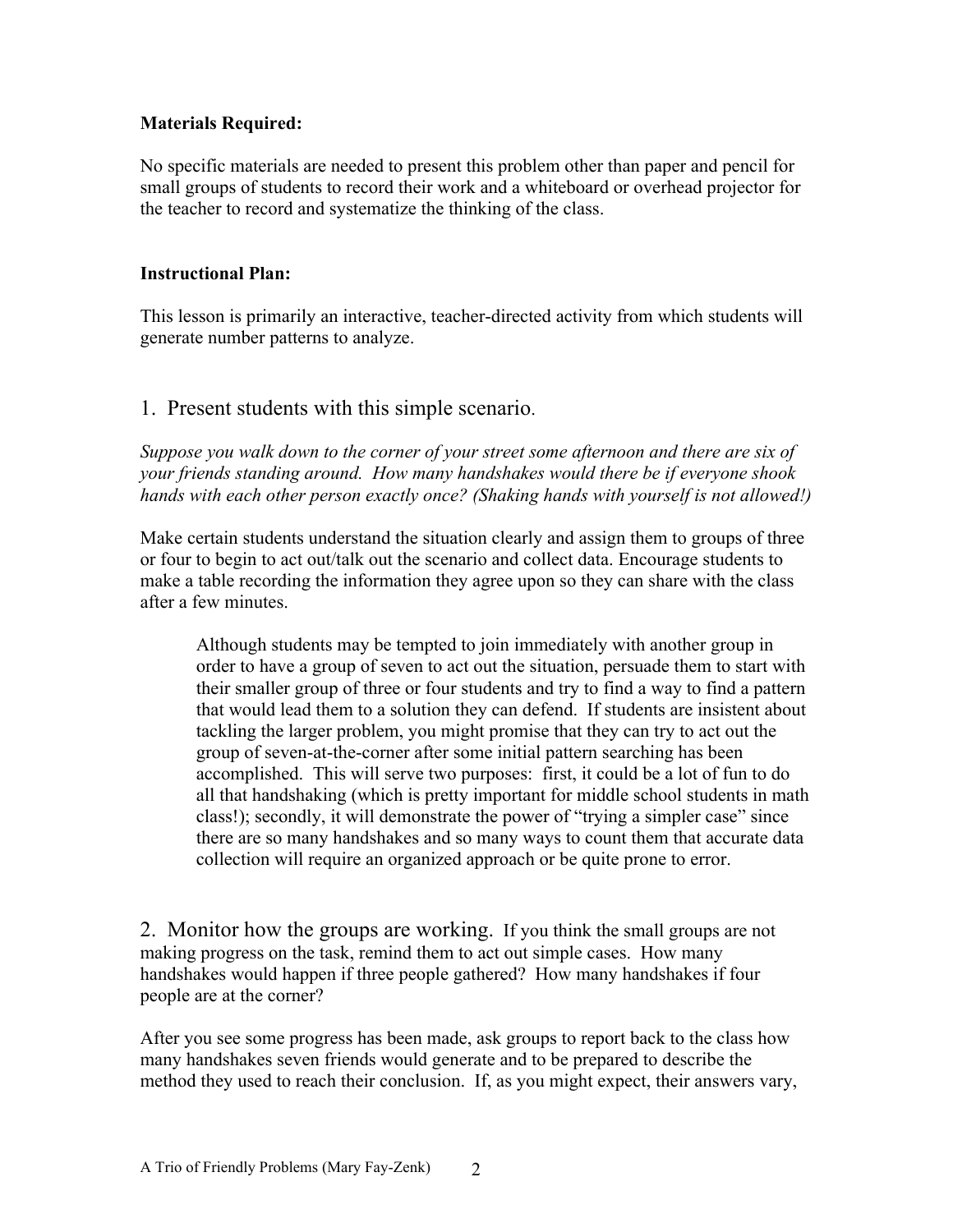take time to look at several simpler cases that can be fairly easily verified with students actually shaking hands and build a table.

| Number of people | Number of handshakes |
|------------------|----------------------|
|                  |                      |
| 2                |                      |
|                  |                      |
|                  |                      |
|                  |                      |
|                  |                      |
|                  |                      |
|                  |                      |

3. Model organizing data:

Create a systematic list with the number of people and the number of handshakes carefully labeled so that students can refer to the data to look for patterns. Most students will see a recursive pattern emerging: each time another person joins the group the number increases by the previous number of people. If, for example, four people are already gathered (and, therefore, six handshakes have happened) and a fifth person joins the cluster, that new person will have four people to greet, adding four new handshakes for a total of 10!

Spend some class time drawing out the various ways students were able to think about the problem and honor their methods. See if you or they can connect the thinking of one group with that of another. Any sketches or representations students can show to concretize their thinking will undoubtedly help other students understand and develop further useful approaches.

#### **Questions for Students:**

1. How many people are needed for a single handshake?

2. How would you draw a picture or a diagram that shows all the possible handshakes between four people?

3. Suppose a fifth person comes along to this group of four. How many additional handshakes will there be?

4. Will there always be (*n*-1) new handshakes if an *n*th person joins a group of (*n*-1) people? Why or why not?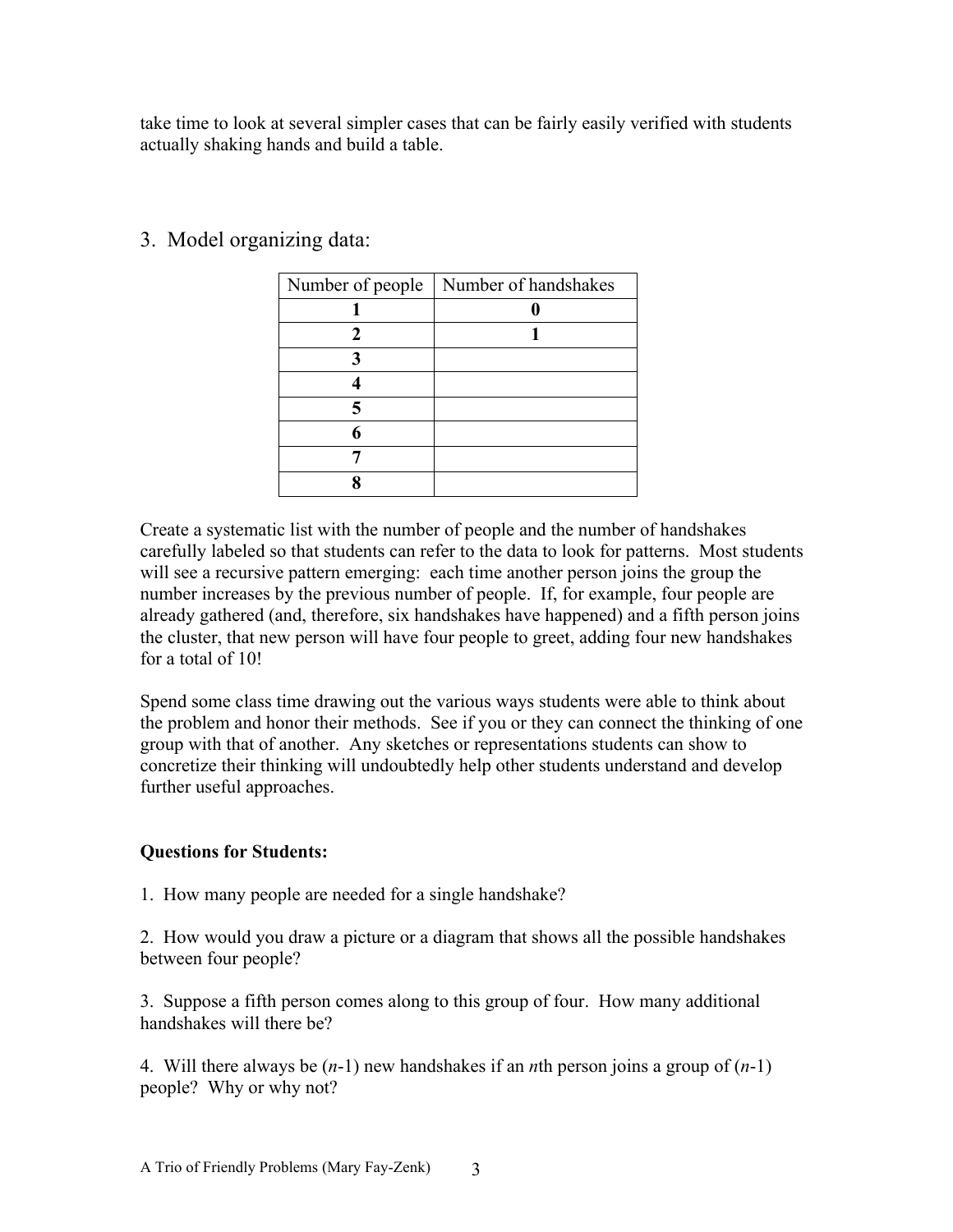#### **Assessment Options:**

Oftentimes, the process of problem solving is engaging enough in itself so that it doesn't require a separate assessment to ascertain that thinking has occurred. However, it can be very useful to both teachers and students to have students "revisit" a classic question in some way, perhaps as a bonus problem on a routine test or quiz. For example, as a follow-up to *The Handshake Problem*, a teacher might ask students, *How many handshakes will happen if six different students each shake hands exactly once?* As part of their response, students should be expected to use a table or a diagram to communicate their thinking and validate their conclusions.

Students who are able to show their reasoning and correctly give the answer will demonstrate that they have internalized the process and truly learned from the class experience. Using a smaller number (6 rather than 7) in the bonus problem will allow students to feel more confident that they can solve the problem independently in a test or quiz situation. Students who are not able to re-solve the problem will benefit from seeing how other students approached the situation once again when the question is reviewed. By making this a bonus question on a test or a quiz, and not penalizing those who are not able to reconstruct the solution, you as the teacher are making it clear that you value the work they did, want them to be able to re-visit their thinking, and you were never expecting them to "memorize" the answer. This is a most important stance to take if we truly want students to be comfortable and courageous problem solvers.

#### **Extensions:**

1. Have students continue the pattern they discovered in their tables, and see if they can predict what number of handshakes would happen if there were ten or twelve friends gathered at the corner.

2. Encourage students to develop a symbolic system for representing the number of persons and the number of handshakes. A couple of ways that might be good options include using dots for persons and lines for handshakes or using letter names for each person, i.e., A, B, C, and segment notation, AB, BC, CA, for handshakes. (This may facilitate identifying generalized patterns for the problem since the students can then see the problem at a glance.)

3. IF they seem ready, challenge students to find a formula that will generalize the number of handshakes generated by any number of persons.

#### **Teacher Reflection:**

As you begin presenting interesting problems to students, be keenly aware of their readiness and practice patience! The most important outcome is that students deeply understand the processes involved and can internalize the fundamental mathematical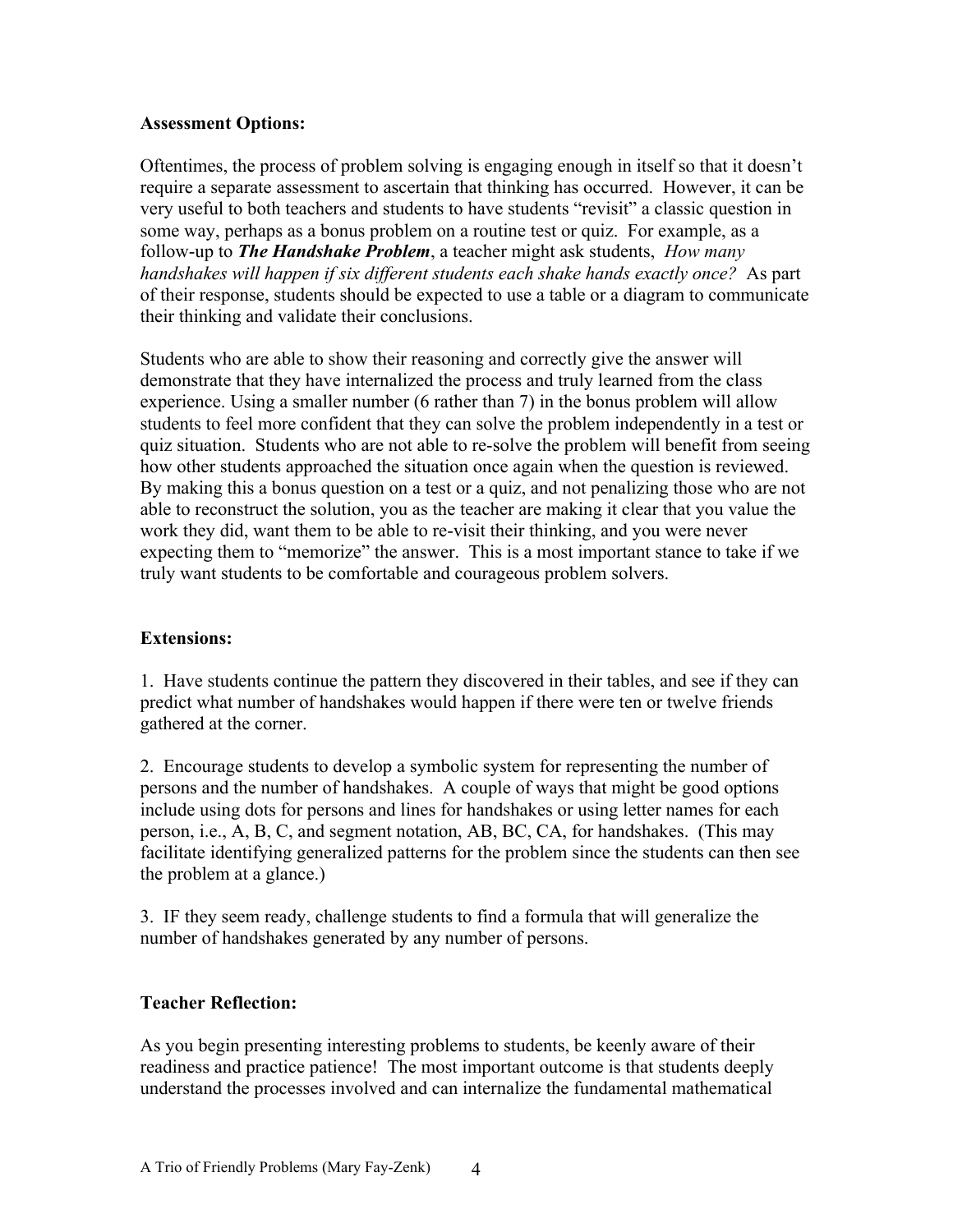principles that are being applied. Sometimes a principle is as simple as recognizing that any one of the persons can start the handshaking; there is nothing inherently unique about person A, for example. Another critical understanding is that every handshake is a "shared" experience. If you count the handshake of AB and AC, you can't count the handshakes BA and CA unless you remove the duplications subsequently. Conversely, you can count all the persons' handshakes as long as you do compensate by dividing by two.

Although it is this realization that leads most directly to the generalized formula for the handshake problem, if this solution doesn't come from the students themselves, be patient! Wait until after the students work on the *All Possible Diagonals* challenge to discuss this approach.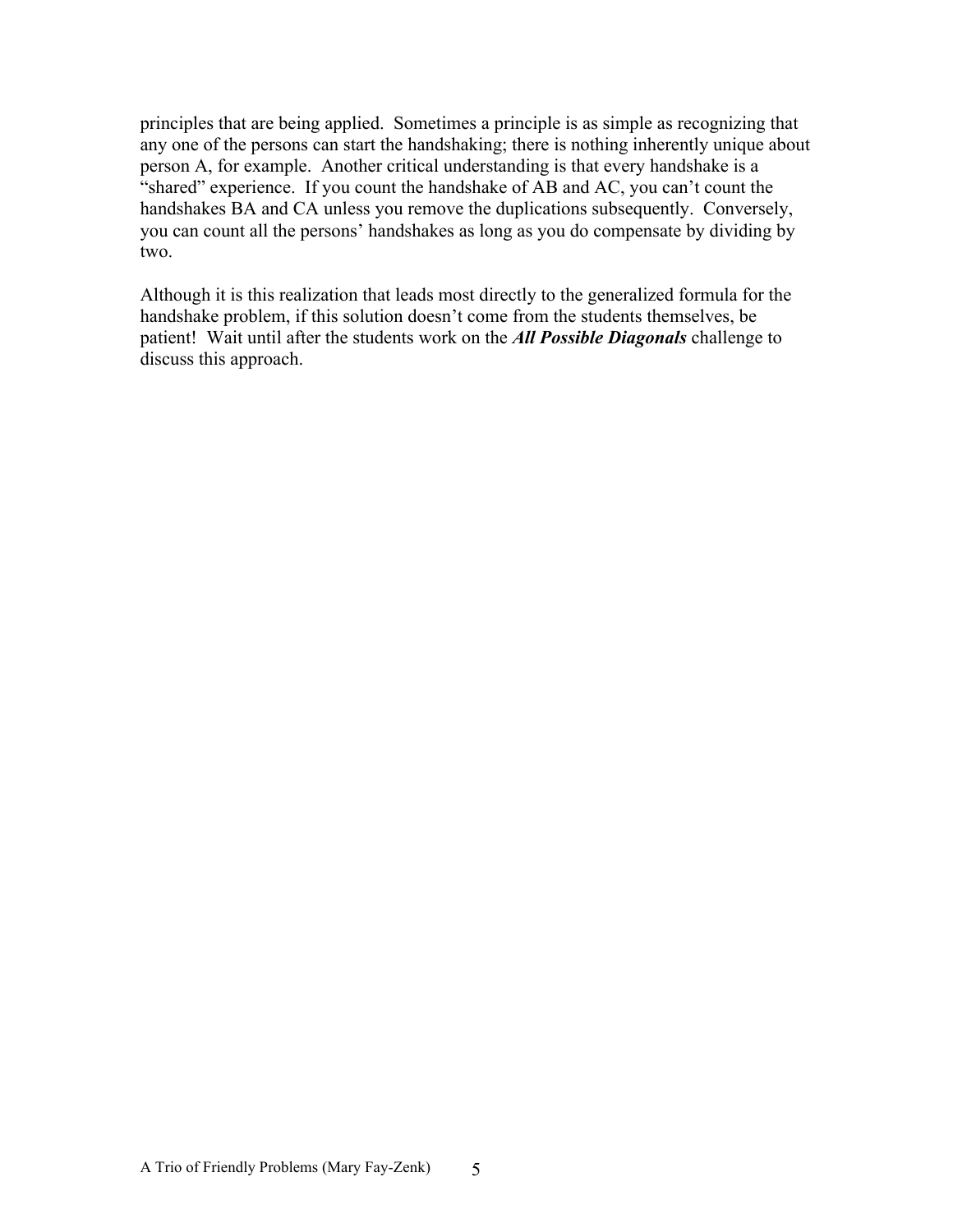#### Solutions for *The Handshake Problem*

3. Model organizing data:

| Number of people   Number of handshakes |
|-----------------------------------------|
|                                         |
|                                         |
|                                         |
|                                         |
| 10                                      |
| 15                                      |
| 21                                      |
| 28                                      |

#### *Questions for Students*

1. How many people are needed for a single handshake?

It takes two people to have a handshake.

2. How would you draw a picture or a diagram that shows all the possible handshakes between four people?

You might use stick figures, capital letters, or points to represent the four persons and lines between them to represent the arms extended in handshakes.

3. Suppose a fifth person comes along to this group of four. How many additional handshakes will there be?

If a fifth person comes along to a group of four, there will be exactly four people to shake hands with. He or she can't shake hands with him or herself!

4. Will there always be (*n*-1) new handshakes if an *n*th person joins a group of (*n*-1) people? Why?

There will always be (*n*-1) new handshakes when a next new person (*n*) joins a group, since that person shakes hands with all the persons previously in the group and not with him or herself.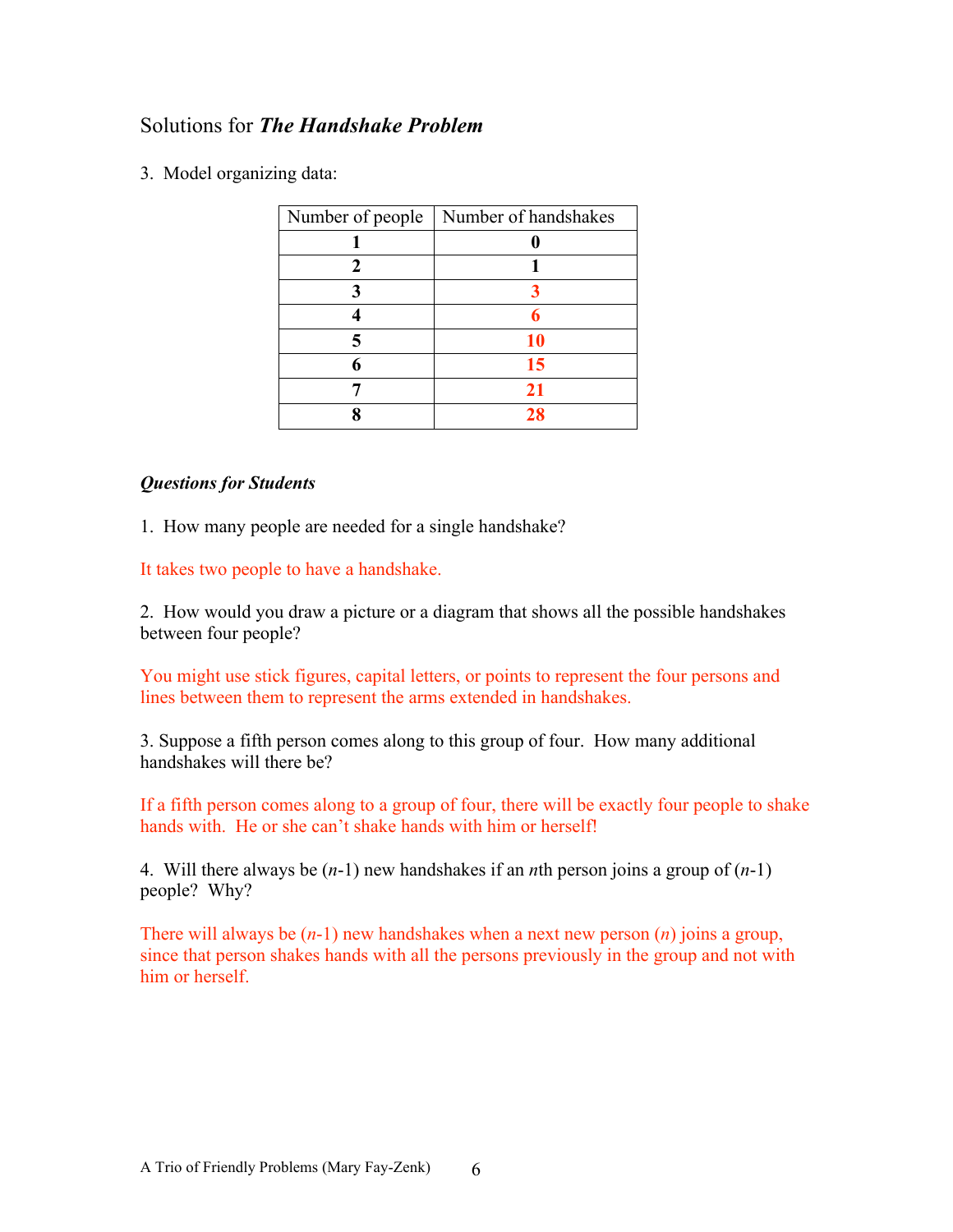#### **Extensions:**

1. Have students continue the pattern they discovered in their tables, and see if they can predict what number of handshakes would happen if there were ten or twelve friends gathered at the corner.

If there are ten friends gathered, there will be a total of 45 handshakes. If there are twelve friends, there will be 66 handshakes.

2. Encourage students to develop a symbolic system for representing the number of persons and the number of handshakes. A couple of ways that might be good options include using dots for persons and lines for handshakes or using letter names for each person, i.e., A, B, C, and segment notation, AB, BC, CA, for handshakes. (This may facilitate identifying generalized patterns for the problem since the students can then see the problem at a glance.)



3. IF they seem ready, challenge students to find a formula that will generalize the number of handshakes generated by any number of persons.

The number of handshakes with *n* people is:  $n(n-1)/2$ 

This formula can be thought of as multiplying the number of people (*n*) times the number of handshakes each of the person makes (*n*-1) and dividing by 2, which eliminates the double counting since every handshake requires two participants.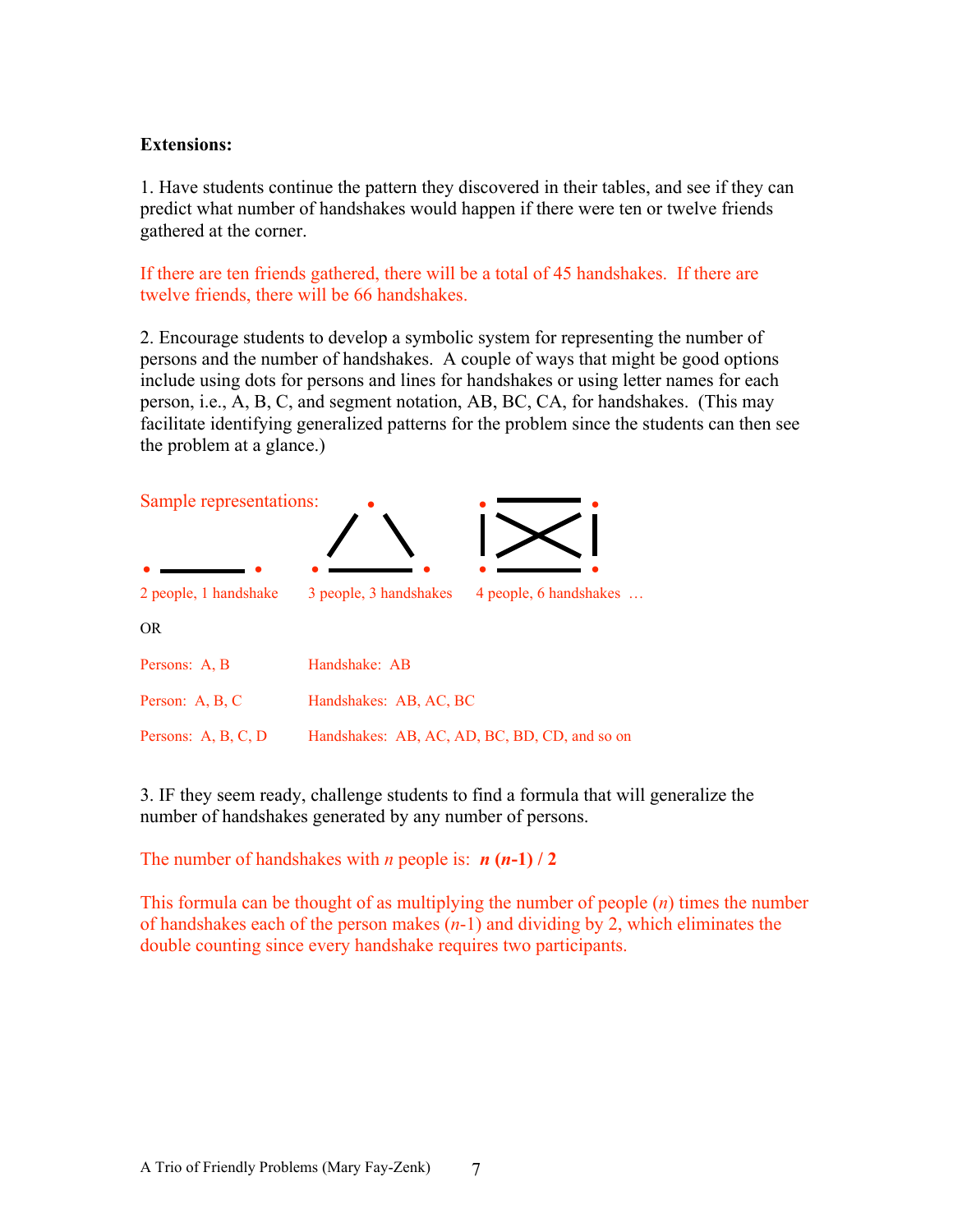#### Problem II: *All Possible Diagonals*

The beauty of this lesson is that it is so simple. Almost universally, drawing the diagonals captivates students. The patterning that takes place as students move from polygon to polygon has a calming effect. Most students will take a systematic approach working from one vertex to all other possible diagonal vertices and know intuitively there is a pattern here to be discovered.

**Learning Objectives:** By the end of this lesson students will be able to

- Abstract the essentials of a mathematical analysis using regular polygons
- See patterns in the numbers and in the geometric designs generated by connecting all possible diagonals in polygons with an increasing number of sides
- Recognize how important precision is in helping to bring patterns to light
- Learn what it means to generalize for an unknown number in a given situation

#### **Materials Required:**

Student worksheet (have plenty of extras on hand for students who need to start over) Pencil, straight edge, patience and precision

#### **Instructional Plan:**

1. Begin the lesson by distributing the *All Possible Diagonals* worksheet. Review the instructions on the sheet with the students and make sure they understand what a diagonal is. Make certain each student has a straight edge for drawing the diagonals. Let students know that it will really enhance their work if they can be very neat when drawing the diagonals for each polygon. They should use sharpened pencils to make their line segments for each diagonal just as precise as possible.

Depending upon how well developed a student's fine motor control is, he or she may have more or less difficulty completing the first part of this particular task. Many students become fascinated with the beautiful, symmetric patterns that appear when all the diagonals of the polygons are drawn, but the patterns will not be so beautiful if the lines are not drawn precisely and aligned properly with the vertices. The symmetry that emerges from a well-drawn product also helps students know whether or not all the diagonals have been connected. Allow students to have a "practice" sheet if they need one and/or to have a new sheet after they have developed some facility drawing the diagonals. (Attention to detail is a valuable skill to develop in any discipline and one worth encouraging.)

2. Monitor to see how comfortably students are able to proceed. Enjoy these moments of quiet and concentration.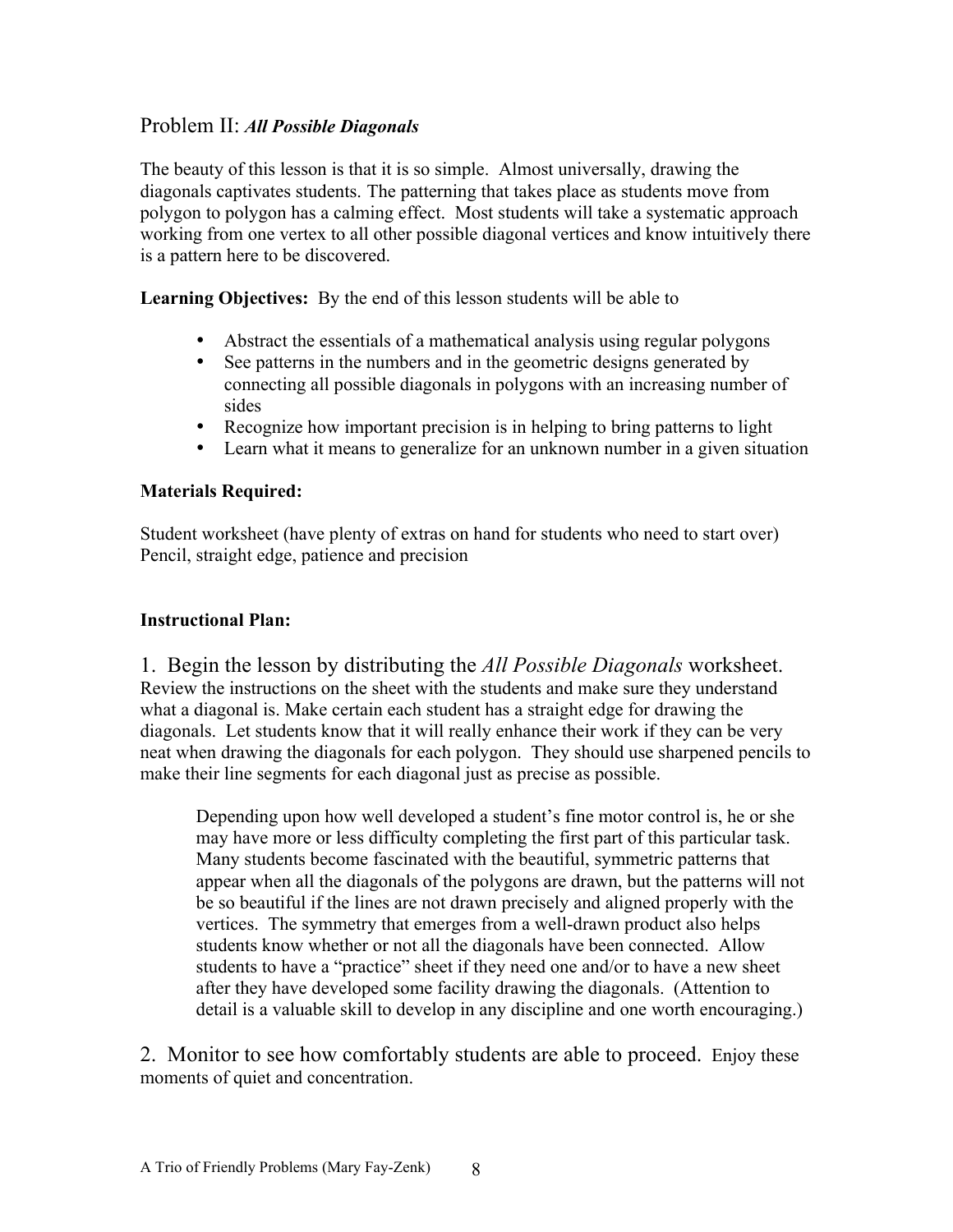Encourage students to watch for patterns in the designs and in preparation for filling out the table. Of course, if they wish, students may fill out the table as they complete the diagonals for each polygon.

As you notice students beginning to finish up, encourage them to share the table entries with nearby neighbors and see if they agree. Ask them to work in small groups to uncover patterns in the table so their observations can be shared with the class.

3. Using student input, build a table that duplicates the one the students have on their paper for the class to view and discuss the patterns they see. Try not to reveal or suggest any comparisons to *The Handshake Problem* yourself. Allow one of the students to recognize that the column for the "Number of Sides and Diagonals" contains almost the same list as the "How many handshakes?" problem.

4. Develop several visual schemes for seeing patterns and several numerical methods of counting the diagonals. For example, consider the hexagon and the following counting schemes.

One systematic way to count the number of diagonals for the hexagon is to count all the diagonals from point A, add the new diagonals from points B, C, and so on. This reflects the recursive formula usually seen first by the students.



 $3 + 3 + 2 + 1$  for a total of 9 diagonals

Looking at the diagram a bit differently, you can see that there are 3 diagonals from any vertex and 6 vertices. Multiply 3 x 6 to get 18 diagonals. Next divide by 2 since each diagonal has been counted twice, once from each of its endpoints. That leaves 9 distinct diagonals!

The second approach begins by choosing any vertex of the hexagon and noticing how many diagonals it has. Multiply this number of diagonals by the number of vertices and you will have twice as many diagonals as there really are because each diagonal shares two vertices. Just divide by two and your answer is precisely correct!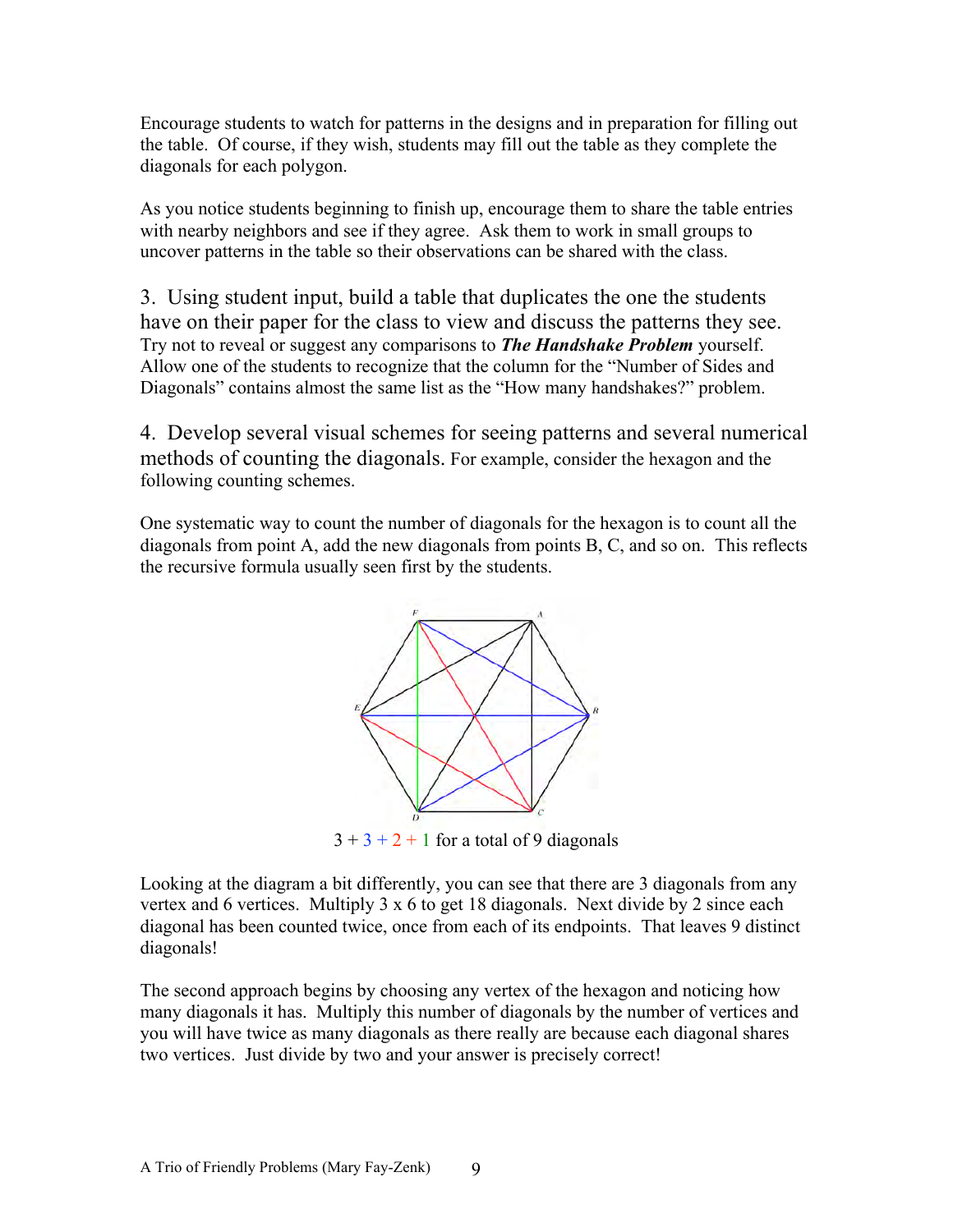This view of diagonal counting can be generalized to most students' satisfaction. In the case of the hexagon, there are six sides and six vertices. In fact, in every polygon, the number of sides and the number of vertices is the same; so that we can state a rule for any polygon, let's call this number *n.* Ask students to check their drawings and their tables to see if they can find a pattern. The number of diagonals from each vertex of *every* polygon appears to be (*n*-3). Therefore, to find the number of diagonals, we multiply *n*  (*n*-3) and divide by 2.

#### **Questions for Students:**

1. Looking at your drawings on the worksheet as a reference, describe why the number of diagonals appears to be (*n* -3) in the case of each polygon shown. Will that always be the case? Explain.

2. What would be a general rule, using words or a formula, for the number of sides *plus* the number of diagonals for an *n*-gon?

#### **Assessment Options:**

If you feel there is a need for separate assessment as part of this exploration, you might allow the students to choose to respond to either the **Questions for Students** above or to explore the **Extensions** given below. Whichever question(s) the students choose allows you to evaluate their understanding and be assured that they are internalizing key vocabulary and fundamental concepts.

Giving the students a choice about which question(s) to focus on for assessment both respects their sense of their own understandings and provides a level of ownership for the task they decide to do. Although questions 1 and 2 are somewhat straightforward, students may be uncomfortable because they involve unknowns. Extension number two is probably the most challenging of the inquiries but it is very accessible since it allows students to combine their thinking with drawings and use a simple organized method for collecting information no matter their previous experience with formal problem solving.

#### **Extensions:**

1. Each of the polygon shapes that were given on the worksheet was a regular polygon, which means that the length of each side and the angle measure at each vertex were the same. Does the number of possible diagonals change if you have a non-regular polygon? Can you explain why or why not?

2. The diagonals of a regular polygon divide the shape into a variety of non-overlapping regions. If the polygon is not regular, do the diagonals divide the polygon into the same number of regions? Explore with the polygons at least through the regular and nonregular heptagon before coming to a conclusion.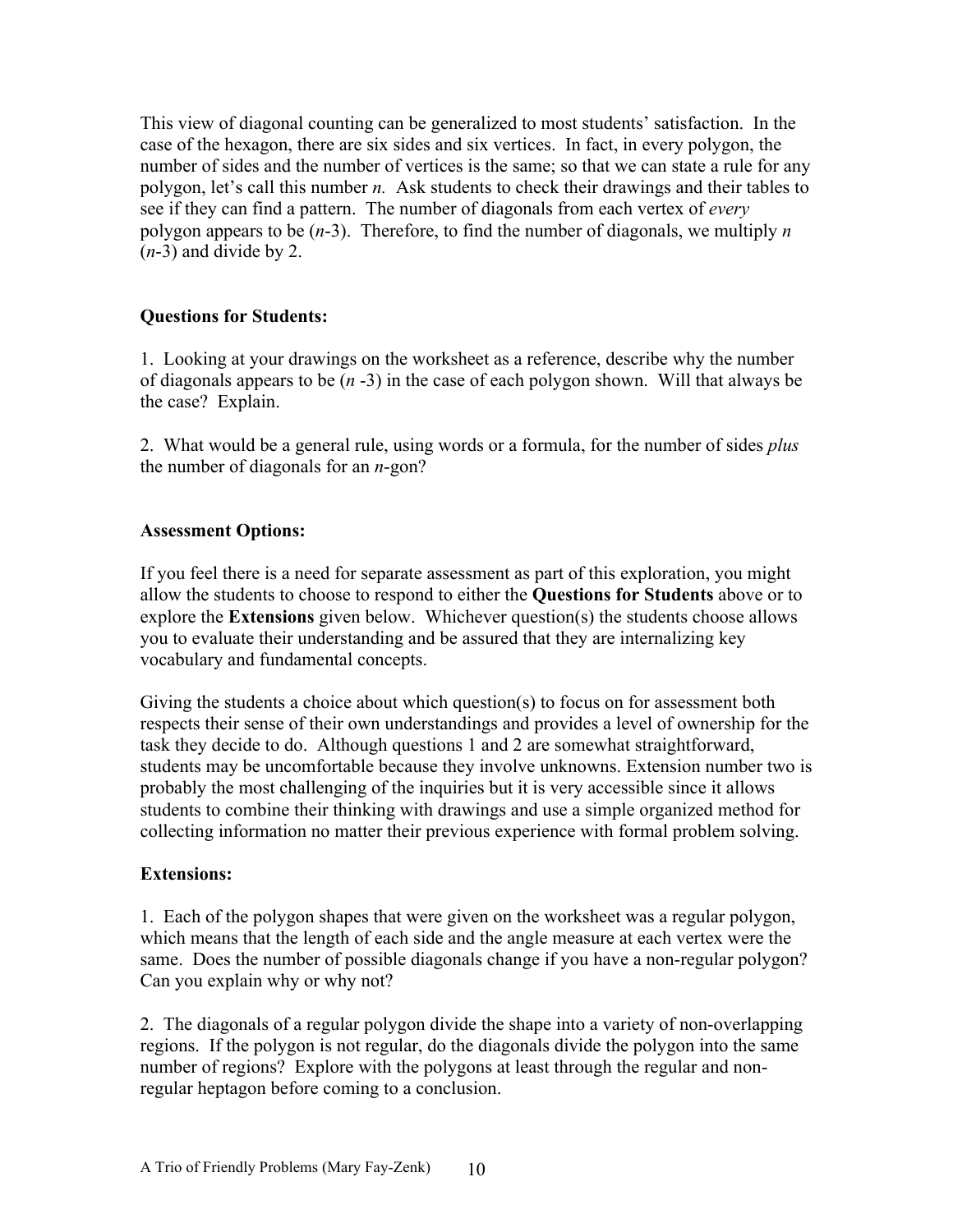#### **Teacher Reflection:**

Patience and perseverance, good questioning strategies, allowing students time, small group interaction, analysis of different approaches—this problem encourages a teacher to apply all of these good classroom practices. Remember the goal: to teach problem solving, which is a way of thinking, a habit of mind, a willingness to tackle a question, take on a challenge. George Polya, often dubbed the "Father of Problem Solving," famously said, "It is better to solve one problem five ways than to solve five different problems."

Consider whether or not you were patient with students' readiness and progress. Did you honor the progress they made and create an environment that made them feel comfortable sharing their work? Were students able to persevere with the drawing precisely, with collecting data, and/or with searching for patterns? Did you take enough class time to draw out all the various approaches students tried? Did you record the ways different students developed their lists? See if your students can come up with five different ways to approach this problem!

If you have enough time, allow small groups of students to record their approaches on large sheets of paper; this becomes a wonderful class record and, again, validates their work. Posting these sheets around the classroom offers yet another way to encourage further thinking and explorations.

*For personal reflection*: These two problems demonstrate a key role that definitions and limitations play in actively doing math. To solve the handshake problem, it needs to be completely clear that a person does not shake hands with him or herself, just as a single point does not determine a line. It is also central to the situation to agree that a handshake between Alice and Bob is not different from the handshake between Bob and Alice. Similarly, in our definition of diagonals, the line segment AB is the same as the line segment BA. Though these considerations may seem so "obvious" to us as teachers that they do not seem significant, they are crucial understandings and should not be glossed over.

There is also a fundamental parallel between these two problems, *The Handshake Problem* and *All Possible Diagonals*, that transcends the problems themselves, which can be a true "aha!" moment. At their root, the two situations are the same. The persons are the vertices; the handshakes are the diagonals and vice versa. Problems such as these, which transcend the details, often play a significant role in proving some of the classic mathematical challenges. Here is an example of abstract reasoning that students can experience and truly understand early on in their mathematical education. Problems such as these, which have the same underlying structure, are called "isomorphic."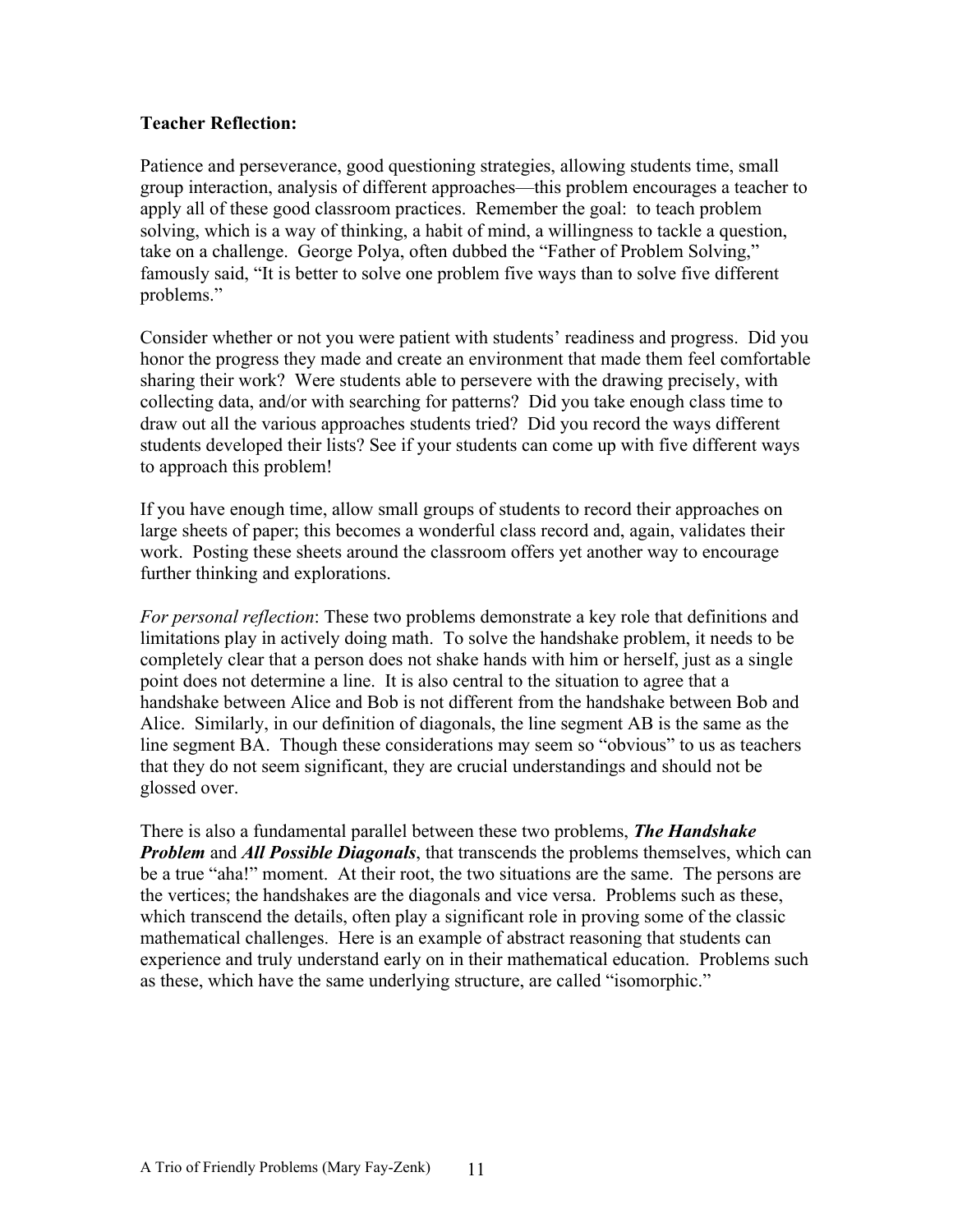#### Solutions for *All Possible Diagonals* Problem

#### **Questions for Students:**

1. Looking at your drawings on the worksheet as a reference, describe why the number of diagonals appears to be (*n* -3) in the case of each polygon shown. Will that always be the case? Explain.

A diagonal is defined as a line segment that connects two nonconsecutive (nonadjacent) vertices of a polygon. Thus, by definition, three points will always be excluded from forming a diagonal with a specific vertex: the point itself and the two points which are adjacent (and form sides of the polygon when connected). Every other vertex does define a diagonal for the polygon. Hence, in every case, (*n*-3) will be the number of diagonals that can be drawn from a given vertex in a polygon.

2. What would be a general rule, using words or a formula, for the number of sides plus diagonals for an *n*-gon?

The general rule or formula is: *n* (*n*-1)/2

If both the sides and the diagonals of a given polygon are being counted, then the number of segments, which should be counted from each vertex, will be (*n*-1). The number of vertices will still be *n*. When we multiply  $n \times (n-1)$ , we will have "double counted" each segment, and therefore we need to divide by two.

#### **Extensions:**

1. Each of the polygon shapes that were given on the worksheet was a regular polygon, which means that the length of each side and the angle measure at each vertex were the same. Does the number of possible diagonals change if you have a non-regular polygon? Explain why or why not.

A given polygon is determined by the number of vertices and the number of sides that it has (both being the same). Thus, since the number of potential diagonal endpoints and the number of vertices remain the same, the same rule, *n* (*n*-3)/2, would still give the number of diagonals for that polygon whether it is regular or non-regular, convex or concave.

*Please note that a convex polygon is one similar to the regular polygons on the worksheet in that all the diagonals fall completely within the boundary of the polygon itself. A concave polygon is one whose vertices and sides are arranged so that at least one of the diagonals lies outside the polygon's boundary as in the following sample:*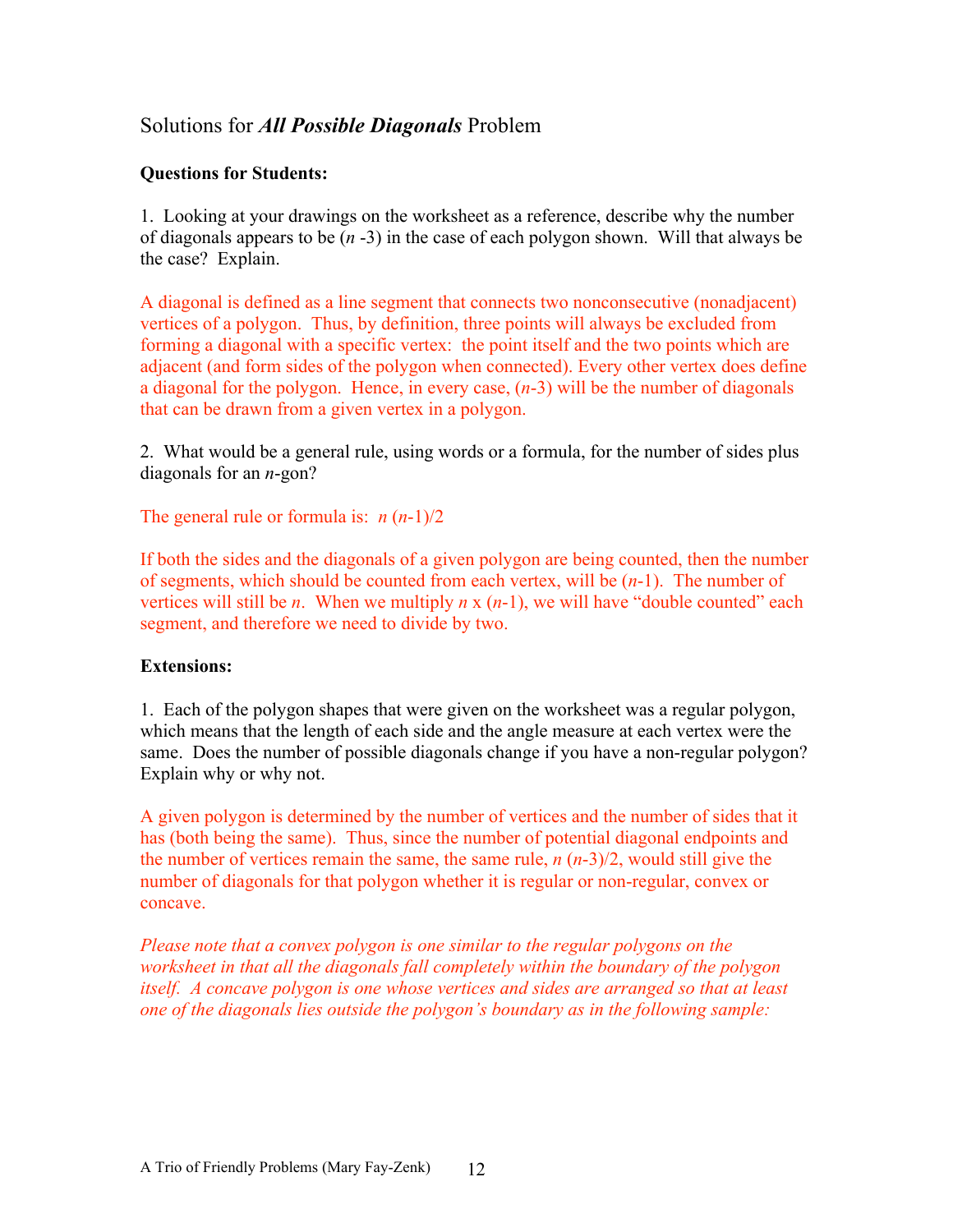

In this sample concave polygon, notice that the sides are drawn in black and the *diagonals in red.*

2. The diagonals of a regular polygon divide the shape into a variety of non-overlapping regions. If the polygon is not regular, do the diagonals divide the polygon into the same number of regions? Explore with the polygons at least through the regular and nonregular heptagon before coming to a conclusion.

The number of non-overlapping regions created by regular and non-regular polygons of the same order does vary in some cases. In fact, in a regular hexagon the number of regions created by the diagonals and the side boundaries of the hexagon is 24, but in a non-regular hexagon, the number of regions increases to 25. The regular and non-regular heptagons both have the same number of interior regions: 50. However, the regular and non-regular octagons have different numbers of interior regions. The regular octagon has 80 regions and the non-regular octagon has up to 91. Encourage the students to look back at their *All Possible Diagonals* worksheet to see if they can determine why these regular and non-regular polygons have different numbers of interior regions when the other polygons have not.

Referring to the regular hexagon on the worksheet, you can see there is a center point at which three diagonals meet. In a non-regular hexagon, there is not the same symmetry and so the intersection of these three diagonals forms a triangle (and hence one more region), not a point! The regular octagon has 8 such points where three diagonals meet at one point and one place where four diagonals intersect. In a non-regular octagon, some, possibly all, of the "collapsed" regions are visible, adding up to 11 more interior regions to the octagon.

There is a general formula for the relationship between the number of diagonals, the number of interior points and the number of regions in any (i.e., a non-regular) polygon. The formula is:  $d + p + 1 = r$ .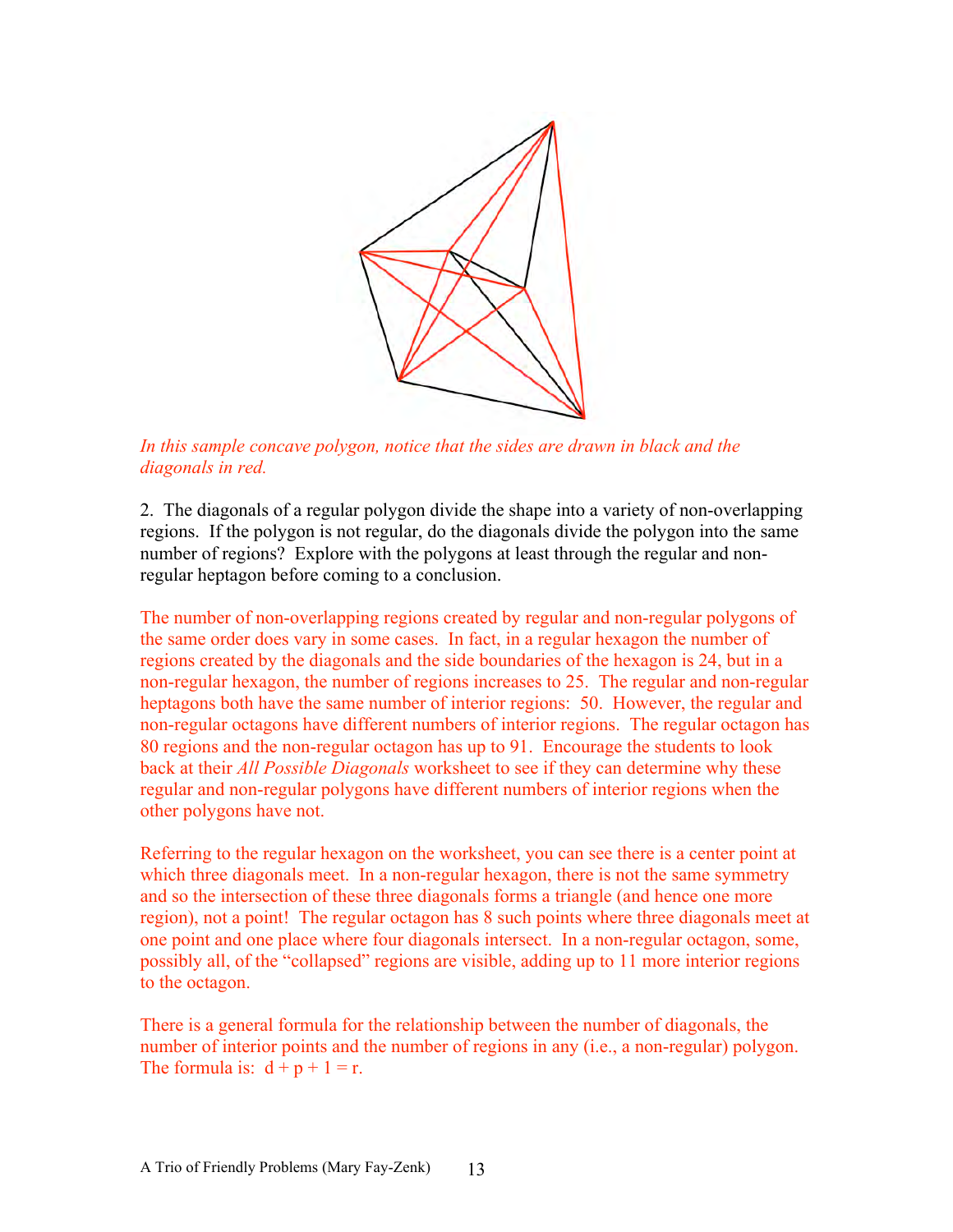#### Problem III: *Triangular Numbers*

The third in this series of problems presents the challenge of discovering a rule for the *n*th triangular number in a more conventional way, but still with a visual component, the triangular arrays. This allows students who are more comfortable with a visual focus to get started on the problem and to begin to generate the table required. After using the illustrations of the triangular number arrays to confirm the number of dots in the first few triangles, students have the option of using a pattern to generate the Total (*T*) column or they may continue to count the dots through the eighth figure. Whichever method makes more sense to students, the outcome should be the same: the new number of dots in the triangular arrays will be the previous number plus the next counting number.

**Learning Objectives:** By the end of this lesson students will be able to

- Abstract the essentials of a mathematical analysis from an initial illustration of dots in a specific formation
- Continue the pattern of triangular numbers using a recursive process or visualizations
- Use patterns and previous experiences to help formulate a rule for the *n*th element of the set of triangular numbers
- Practice what it means to generalize for an unknown number in a given situation

#### **Materials Required:**

Student worksheet (*Triangular Numbers*), pencil, available scratch paper; for Extension 2, students will need a copy of the resource sheet, *Figurative Number Arrays*.

#### **Instructional Plan:**

1. Begin the lesson by distributing the *Triangular Numbers* worksheet. Since students have already experienced working with the class on *The Handshake Problem* and on their worksheets with the *All Possible Diagonals* exploration, they should be comfortable with seeing a similar table along with the triangular number arrays.

Review the directions with the class asking them to go as far as they can in responding to the different prompts on the sheet. Most students will be able to complete the list for the total number of dots through the ninth triangular number.

2. Monitor individual progress and, when students appear to have had enough individual time, encourage small group work and discussion.

For the questions asking students to predict how many dots are in the  $50<sup>th</sup>$  and  $100<sup>th</sup>$ triangular numbers, some persistent students may be willing to use a recursive pattern to obtain the  $50<sup>th</sup>$  triangular number, and they should applauded for their tenacity. But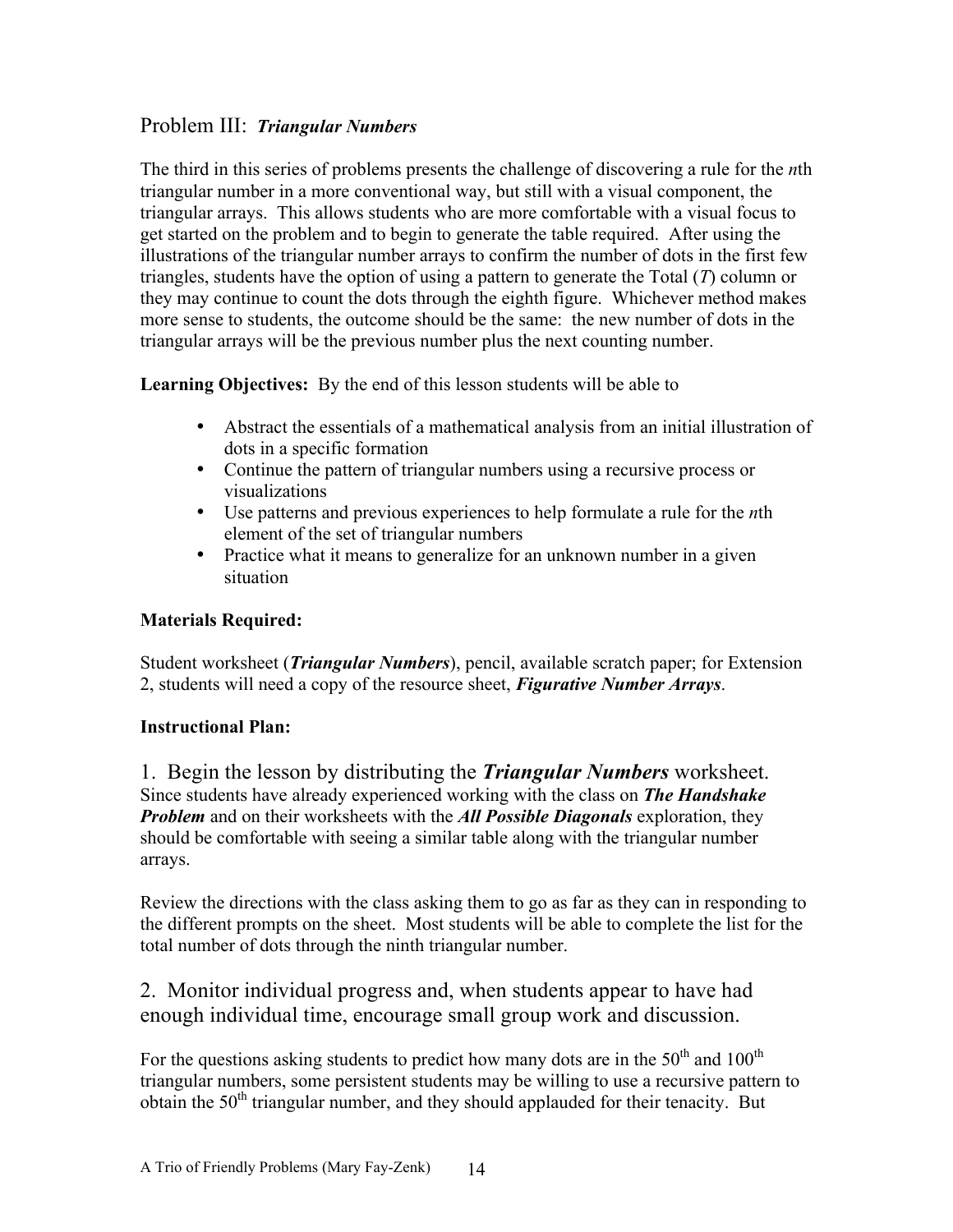finding the  $100<sup>th</sup>$  triangular number can be even more rewarding when it has been found by searching the table for patterns that can be generalized.

Encourage students to look back through the table of entries 1 through 9 and see if they can find some patterns that would lead them to an answer in the *T*-column. Allow students to work in small groups to do a "group-think." Ask students to report back to the class when they believe they have found a useful pattern.

3. Draw out student thinking, taking time to share the patterns that different students notice and asking students to reflect on how they found any patterns they identified.

Many students' first reactions will be, "I don't know" or "I just thought of it," but pushing them to reflect back on what was going through their minds when they observed the pattern can help them understand a process they want to claim and, perhaps, to be able to generalize later on.

4. If /when a student or a small group comes up with the rule for the nth triangular number, ask the student(s) to describe how they thought about the generalization. The more input, the better. There are several ways that the formula can be discovered and every way is valuable for the student(s) to articulate and for their classmates to hear.

Some students may have previously seen Gauss' Method of Summation and know the formula,  $\frac{1}{2}n(n+1)$ , which will give the result for the *n*th triangular number as well. Emphasize that a close look at the arrangement of the dots in the equilateral triangular arrays will verify that we are doing, in fact, is adding all consecutive numbers to *n*.

If students or small groups do not find a rule for the nth triangular number, don't panic! Encourage them to think back to *The Handshake Problem* or *All Possible Diagonals* and reexamine some of the leads they followed to develop the formula  $\frac{1}{2}$  **n** (n-1). See if re-visiting the earlier problem allows them to reinvigorate their thinking.

#### **Questions/Prompts for Students:**

1. Have you tried looking at the simpler cases to see if you could find a convenient connection between numbers in the n-column and numbers in the T-column that could establish a pattern?

2. Did you look for a multiplicative relationship between the number of the figure, *n*, and the number of total dots, *T*, in the array for that figure? Alternatively, you might look at T/n and see if you can find a pattern that allows you to establish a general pattern.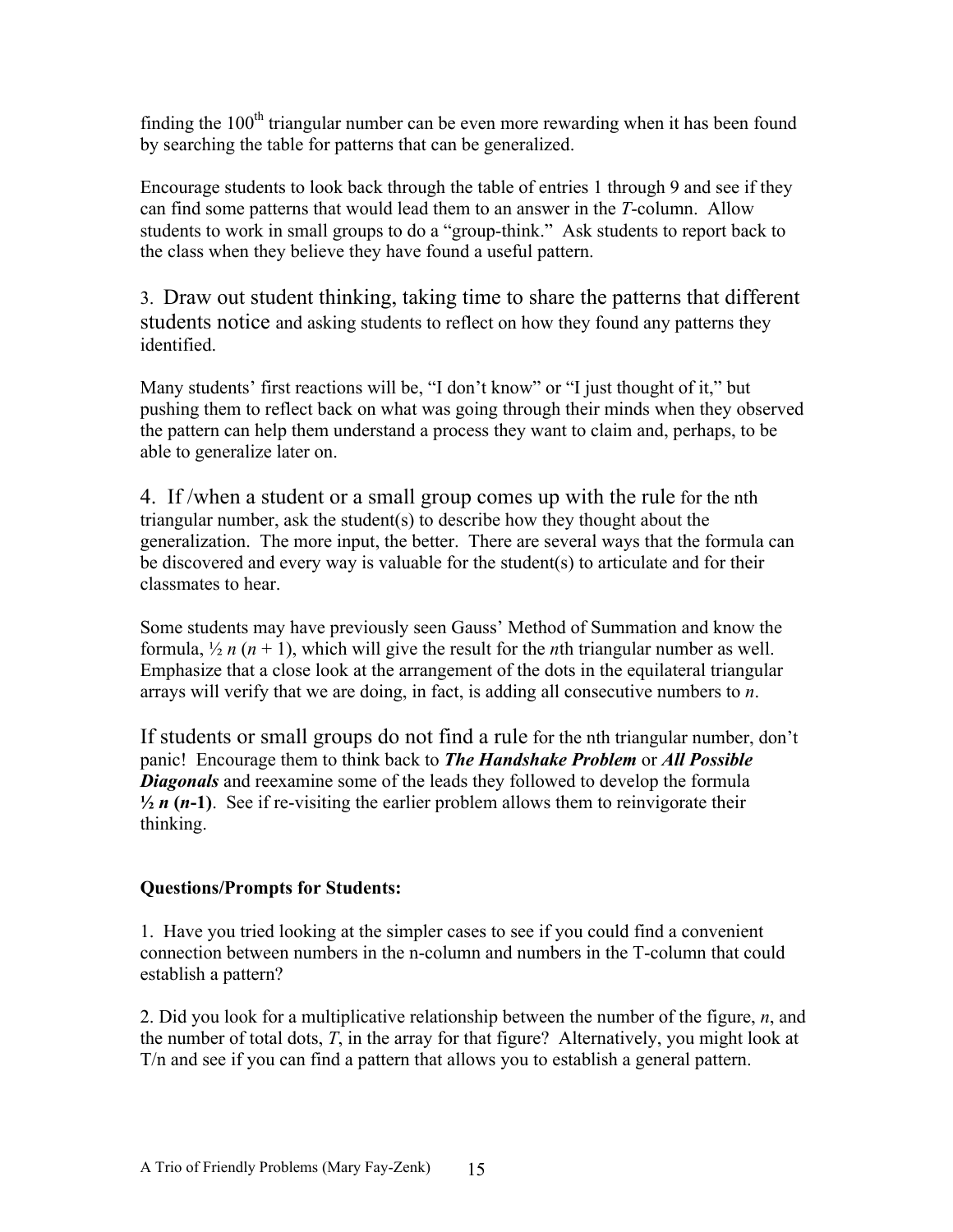

3. A right triangle arrangement of dots can also display the pattern of triangular numbers conveniently:

Does this particular display help you think of any additional patterns regarding triangular numbers?

4. Can you apply any of the techniques used in solving *The Handshake Problem* or *All*  **Possible Diagonals** to this problem? What are some common elements among the three problems?

#### **Assessment Options:**

If students have not yet seen Gaussian summation, you might use the following as your next bonus problem since one of the classic solutions to the Gaussian sum involves "double counting" the sum and dividing by two to get the actual answer much as we can double count the triangular numbers in an oblong array (question #3 above).

Sum the numbers,  $1 + 2 + 3 + 4 + 5 + ... + 9 + 10$ ;  $1 + 2 + 3 + 4 + 5 + \ldots + 29 + 30$ ; and/or  $1 + 2 + 3 + 4 + 5 + \ldots + 99 + 100$ , showing your thinking as well as your answer.

You will receive *double* bonus points if you can generalize the summation of the numbers from 1 to *n*!

Alternately, you might use one of the Extensions for an assessment question.

#### **Extensions:**

1. Find a general formula for the sum the first *n* odd numbers. (If you need a hint to get started, make a table and find the sums of the first several odd numbers and look for a pattern.)

2. Explore other figurative numbers that can be represented geometrically and whose *n*th term can be generalized. You might start with *Square Numbers*, which can be represented by dots in a square arrangement or array, and *Oblong Numbers*, which can be represented in a rectangular array having one dimension one unit longer than the other.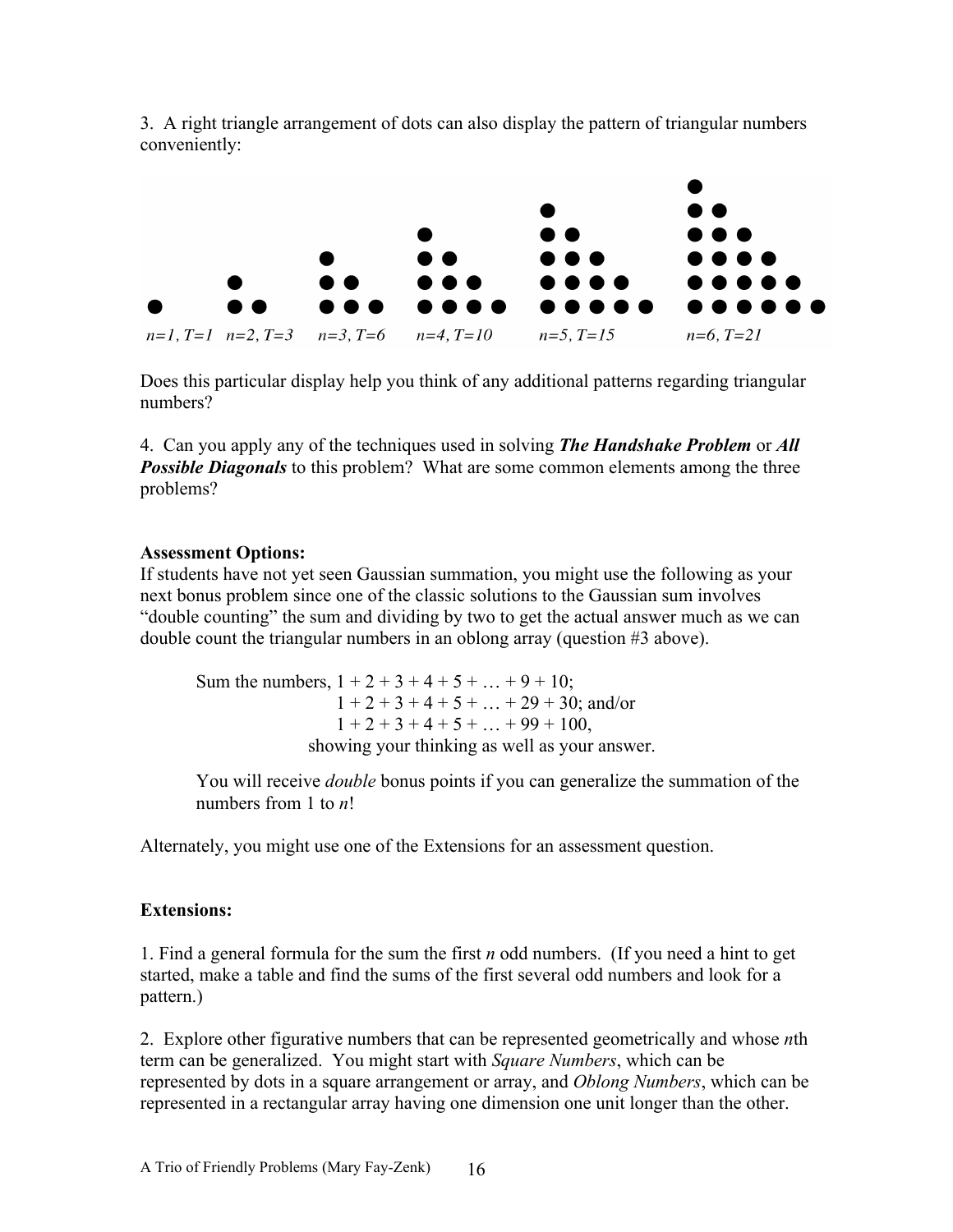Even more challenging would be *Pentagonal Numbers* and *Hexagonal Numbers*, which can be represented by dots in a pentagonal array or hexagonal array respectively. In order to consider the *Pentagonal Numbers* and *Hexagonal Numbers*, use the displays from the *Figurative Number Arrays* resource page.

#### **Teacher Reflection:**

Looking back on the experiences you and your students have had in trying to solve these three friendly problems can be an excellent opportunity to reflect upon the process and art of problem solving itself. What encouraged students? What interested them and caused conversation in small groups? What led to good whole class discussions? Did the diagrams and visualizations assist students in understanding the problem clearly?

How able were the students to make the connections between problems, especially between *The Handshake Problem* and the *All Possible Diagonals* challenge?

For yourself as a teacher, how comfortable were you in allowing students to struggle with finding a pattern? Did you find yourself wanting to step in with your ideas, your way of seeing the solution? Were you able to find the right questions to prompt further thinking among the students?

Thinking about thinking and the processes involved in developing strategies to solve nonroutine problems can really expand the intellectual prowess of your students and it can give you as the teacher many insights into how students learn. This "meta-cognition" is one of four key principles Polya considered central to problem solving, and he claimed that much can be gained by taking the time to reflect and look back at what you have done, what worked and what didn't. Sometimes in lesson planning this is termed "closure," and it is a valuable component of effective lesson design.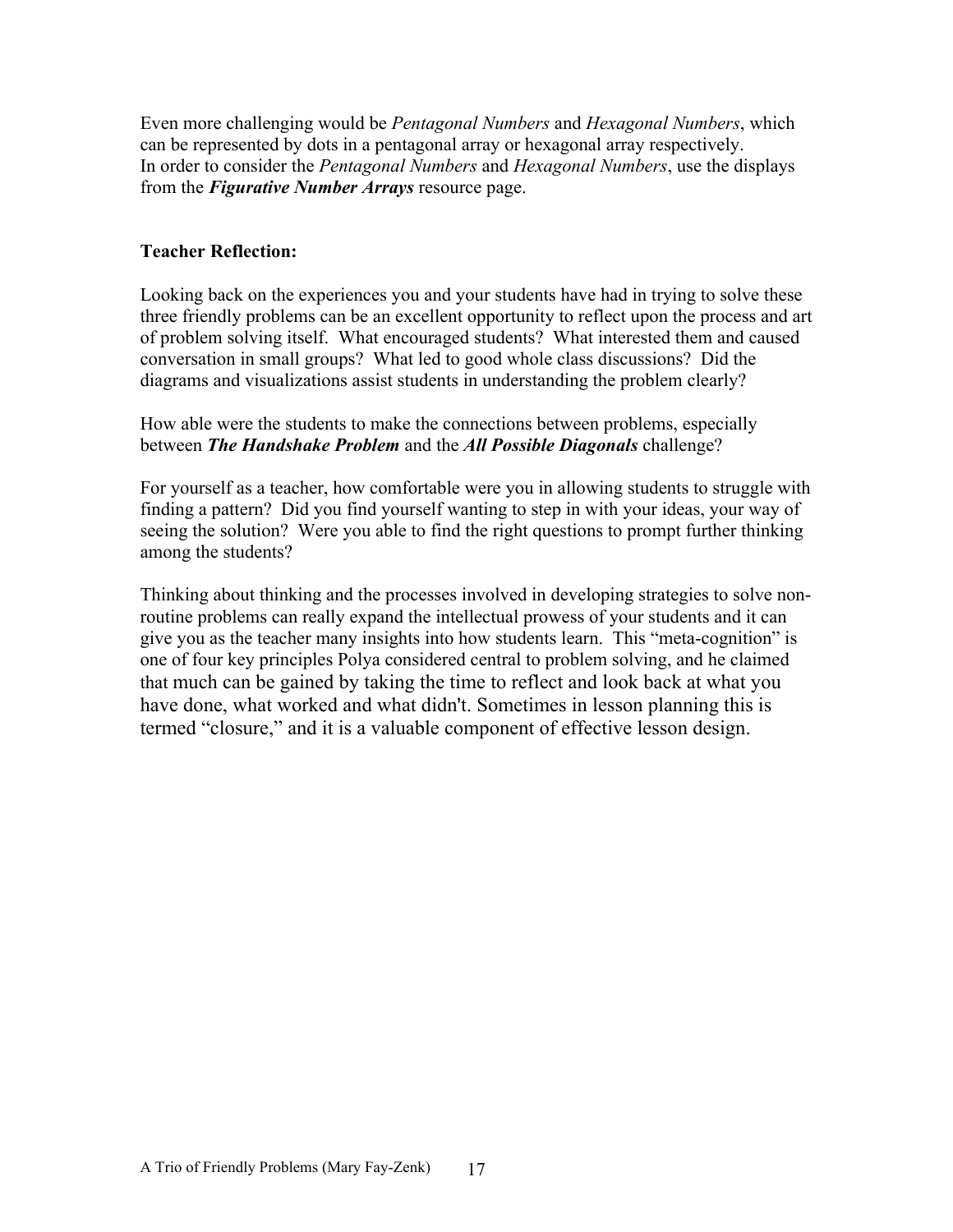#### Solutions for the **Triangular Numbers Problem**

#### **Questions for Students:**

1. Have you tried looking at the simpler cases to see if you could find a convenient connection between numbers in the n-column and numbers in the T-column that could establish a pattern?

Some of the patterns that students find are:

You add the next value of *n* to the previous total of *T* to obtain the new *T*.

You add consecutively larger values to *T* to get the new *T*.

2. Did you look for a multiplicative relationship between the number of the figure, *n*, and the number of total dots, *T*, in the array for that figure? Alternatively, you might look at T/n and see if you can find a pattern that allows you to establish a general pattern.

| $\boldsymbol{n}$ | Some multiplicative patterns                 |                    |                       |
|------------------|----------------------------------------------|--------------------|-----------------------|
|                  |                                              | $1 \times 2/2$     |                       |
| 2                |                                              | $2 \times 3/2$     | 3                     |
| 3                | Students might see that 3 times two is 6.    | $3 \times 4/2$     | 6                     |
| 4                |                                              | $4 \times 5/2$     | 10                    |
| 5                | Students might see that 5 times three is 15. | $5 \times 6/2$     | 15                    |
| 6                |                                              | $6 \times 7/2$     | 21                    |
|                  | Students might see that 28 is four times 7.  | $7 \times 8/2$     | 28                    |
| 8                |                                              | $8 \times 9/2$     | 36                    |
| 9                | Students might see that 45 is five times 9.  | $9 \times 10/2$    | 45                    |
| 30<br>.          |                                              | $30 \times 31/2$   | 465                   |
| 100              |                                              | $100 \times 101/2$ | 5050                  |
| n                |                                              | $n x (n + 1)/2$    | $\frac{1}{2} n (n+1)$ |

Once students notice the patterns in red in the chart, students may also see the pattern between these whole number products (in blue). Ten is two and a half times 4; 21is three and a half times 6. The numbers in blue in the chart above extend the pattern even more elegantly so that the formula  $n (n + 1)$  emerges.

 $\mathcal{L}$ 

Another way of using multiplication: Looking at the *n*-column, you can obtain *T* by multiplying two consecutive *n* values and dividing by 2. For example,  $4 \times 5 = 20$  and 20 divided by 2 gives 10, which is the total number of dots in the fourth triangular number; similarly,  $5 \times 6 / 2 = 15$ . Of course, this gives the same results as the blue pattern above,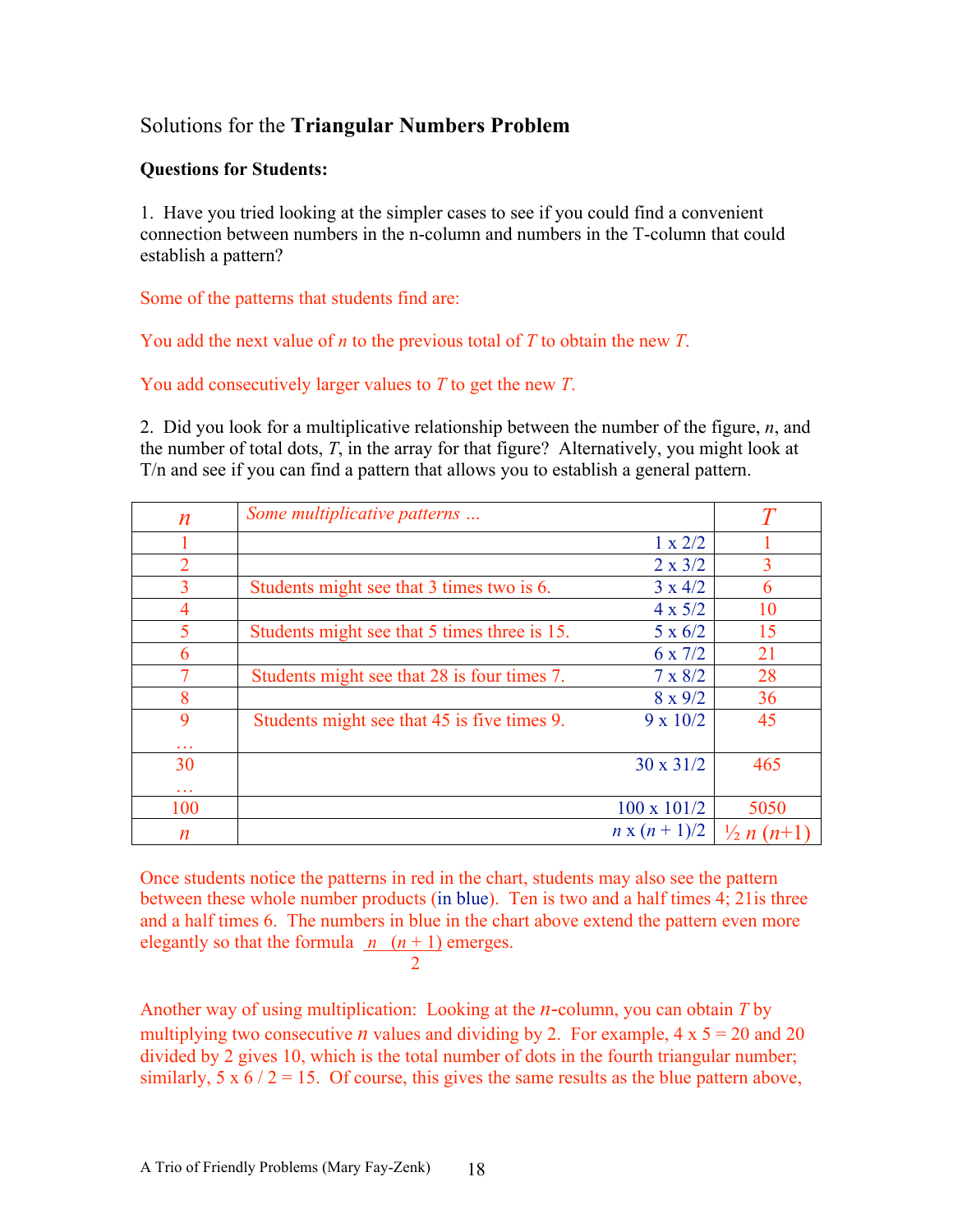but it is discovered differently, using the *n*-column to obtain the two numbers and noticing they are two times as large as what you have in the *T*-column.

| $\overline{T}$        | $\boldsymbol{n}$          | Some patterns seen by<br>division: $T/n$ | T/n                   |
|-----------------------|---------------------------|------------------------------------------|-----------------------|
|                       |                           | 1/1                                      | $1$ or $1$            |
| 3                     | $\overline{2}$            | 3/2                                      | $3/2$ or 1.5          |
| 6                     | 3                         | 6/3                                      | $\overline{2}$        |
| 10                    | 4                         | 10/4                                     | $5/2$ or $2.5$        |
| 15                    | 5                         | 15/5                                     | 3                     |
| 21                    | 6                         | 21/6                                     | $7/2$ or $3.5$        |
| 28                    |                           | 28/7                                     | 4                     |
| 36                    | 8                         | 36/8                                     | $9/2$ or 4.5          |
| 45                    | 9<br>$\sim$ $\sim$ $\sim$ | 45/9<br>$\sim$ $\sim$ $\sim$             | 5                     |
| 465                   | 30                        | 465/30                                   | 31/2 or 15.5          |
|                       | .                         |                                          |                       |
| 5050                  | 100                       | 5050/100                                 | 101/2 or 50.5         |
| $\frac{1}{2} n (n+1)$ | $\boldsymbol{n}$          | $\frac{1}{2} n (n+1)/n$                  | $\frac{1}{2}$ $(n+1)$ |

Still other students may approach the problem by dividing *T* by *n*, as in the table below.

Always try to value and honor how the students see their patterns!

3. A right triangle arrangement of dots can also display the pattern of triangular numbers conveniently:



Does this particular display help you think of any additional patterns regarding triangular numbers?

This particular arrangement of Triangular Number arrays can prompt students to see that, if you put two adjacent triangular numbers together, the dots in the new array will always form a square.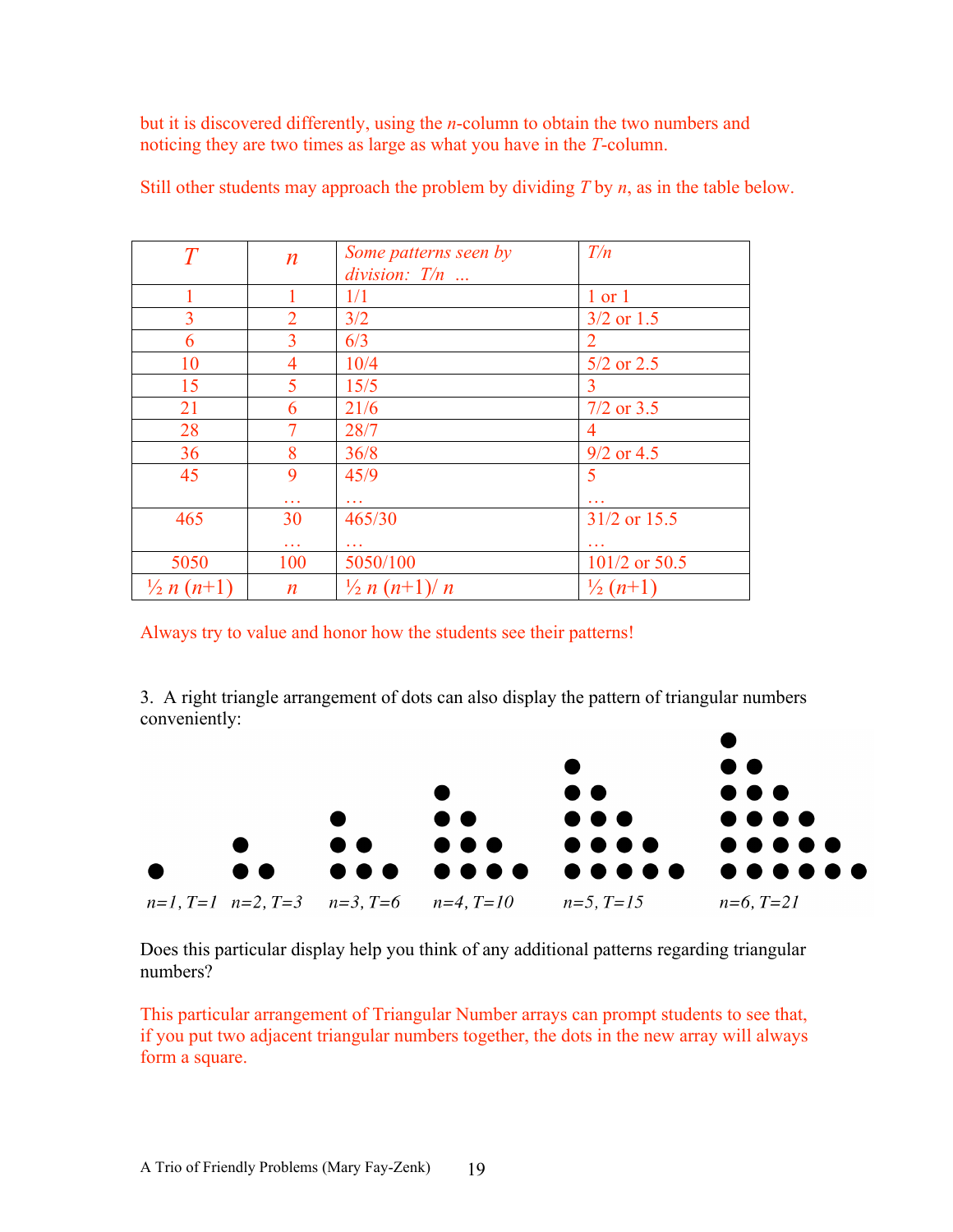

Another pattern students might see is that if they duplicate, rotate, and build a rectangle with the second array of dots, a special rectangle, called an oblong, is created. The dimensions of the oblong will be *n* x  $(n + 1)$  or  $n^2 + n$ .



4. Can you apply any of the techniques used in solving *The Handshake Problem* or *All*  **Possible Diagonals** to this problem? What are some common elements among the three problems?

Each of these three problems contains the same additive pattern: as the first term increases by 1, the second term increases by the next counting number. For example, when there is only 1 person, there are zero handshakes. With 2 people, you have one handshake  $(0 + 1)$ ; 3 people create three handshakes (add 2 to 1, the previous number of handshakes). When 4 people gather, six handshakes happen (add 3 to 3). For the number of sides and diagonals and for the total number of dots in a triangular array, the same recursive pattern occurs: first add 1, then add 2, then add 3, and so on.

Each of the general forms for the *n*th term uses the multiplication of two expressions that involve *n* and division by two.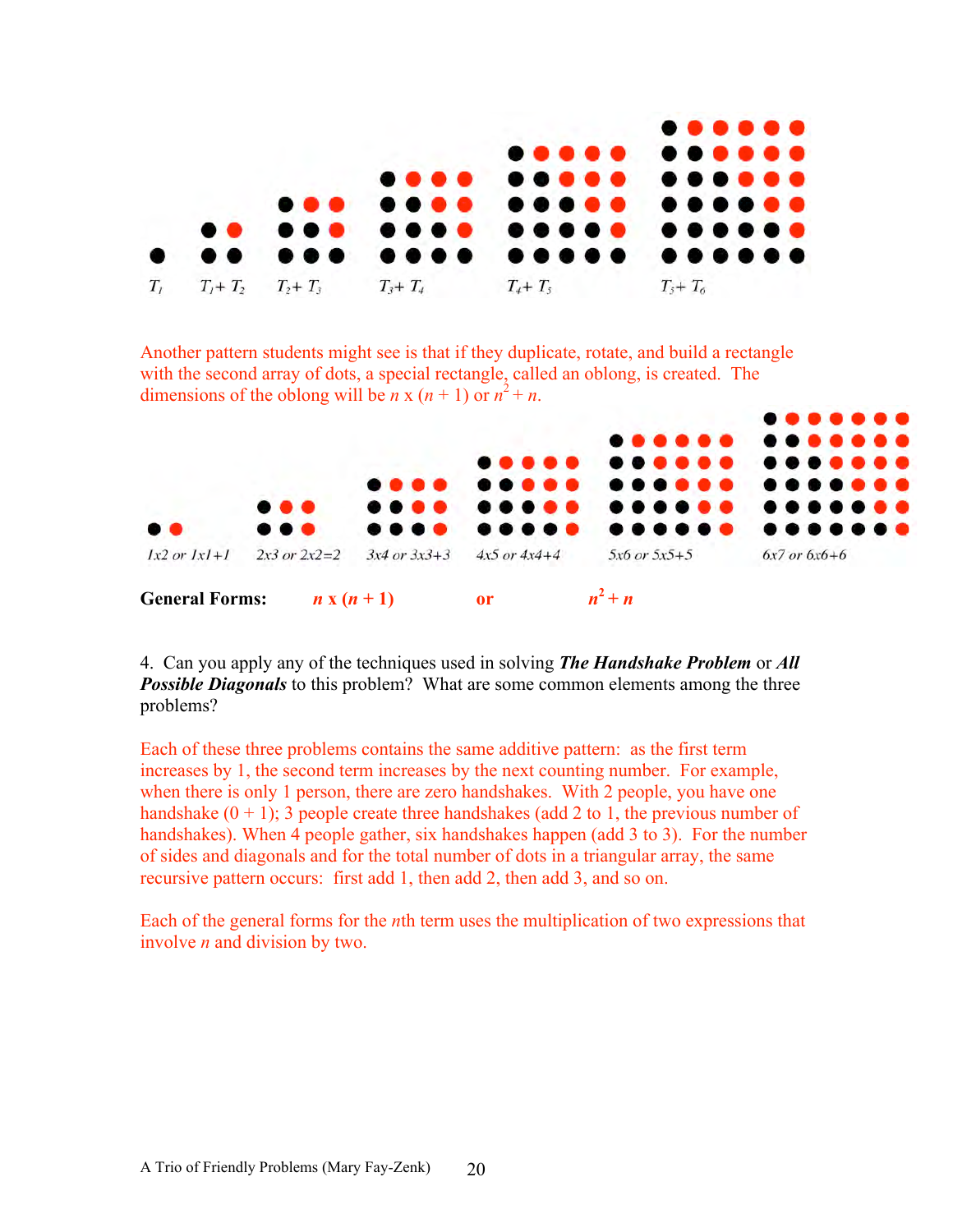#### **Assessment Options:**

If students have not yet seen Gaussian summation, you might use the following as your next bonus problem since one of the classic solutions to the Gaussian sum involves "double counting" the sum and dividing by two to get the actual answer much as we can double count the triangular numbers in an oblong array (question #3 above).

Sum the numbers,  $1 + 2 + 3 + 4 + 5 + ... + 9 + 10$ ;  $1 + 2 + 3 + 4 + 5 + \ldots + 29 + 30$ ; and/or  $1 + 2 + 3 + 4 + 5 + \ldots + 99 + 100$ , showing your thinking as well as your answer.

You will receive *double* bonus points if you can generalize the summation of the numbers from 1 to *n*!

Students might use a method such as:

 $1 + 2 + 3 + 4 + 5 + 6 + 7 + 8 + 9 + 10$  $10 + 9 + 8 + 7 + 6 + 5 + 4 + 3 + 2 + 1$  $\overline{11 + 11 + 11 + 11 + 11 + 11 + 11 + 11 + 11 + 11}$  = 11 x 10 or 110, which is exactly twice the sum we want. Therefore, we divide by two:  $110/2 = 55$ .

 $1 + 2 + 3 + ... + 28 + 29 + 30$  $30 + 29 + 28 + \ldots + 3 + 2 + 1$ 

 $31 + 31 + 31 + ... + 31 + 31 + 31 = 31 \times 30$  or 930, which is exactly twice the sum we want. Therefore, we divide by two:  $930 / 2 = 465$ .

 $1 + 2 + 3 + ... + 98 + 99 + 100$  $100 + 99 + 98 + ... + 3 + 2 + 1$ 

 $101 + 101 + 101 + ... + 101 + 101 + 101 = 101 \times 100$  or 10100, which is exactly twice the sum we want. Therefore, we divide by two:  $10100 / 2 = 5050$ .

 $1 + 2 + 3 + ... + (n-2) + (n-1) + n$  $n + (n-1) + (n-2) + ... + 3 + 2 + 1$  $(n+1) + (n+1) + (n+1) + \ldots + (n+1) + (n+1) + (n+1) = (n+1) \times n$ which is exactly twice the sum we want. Therefore, we divide by two:  $\frac{1}{2}$  (n + 1) x n.

Alternately, you might use one of the **Extensions** for an assessment question.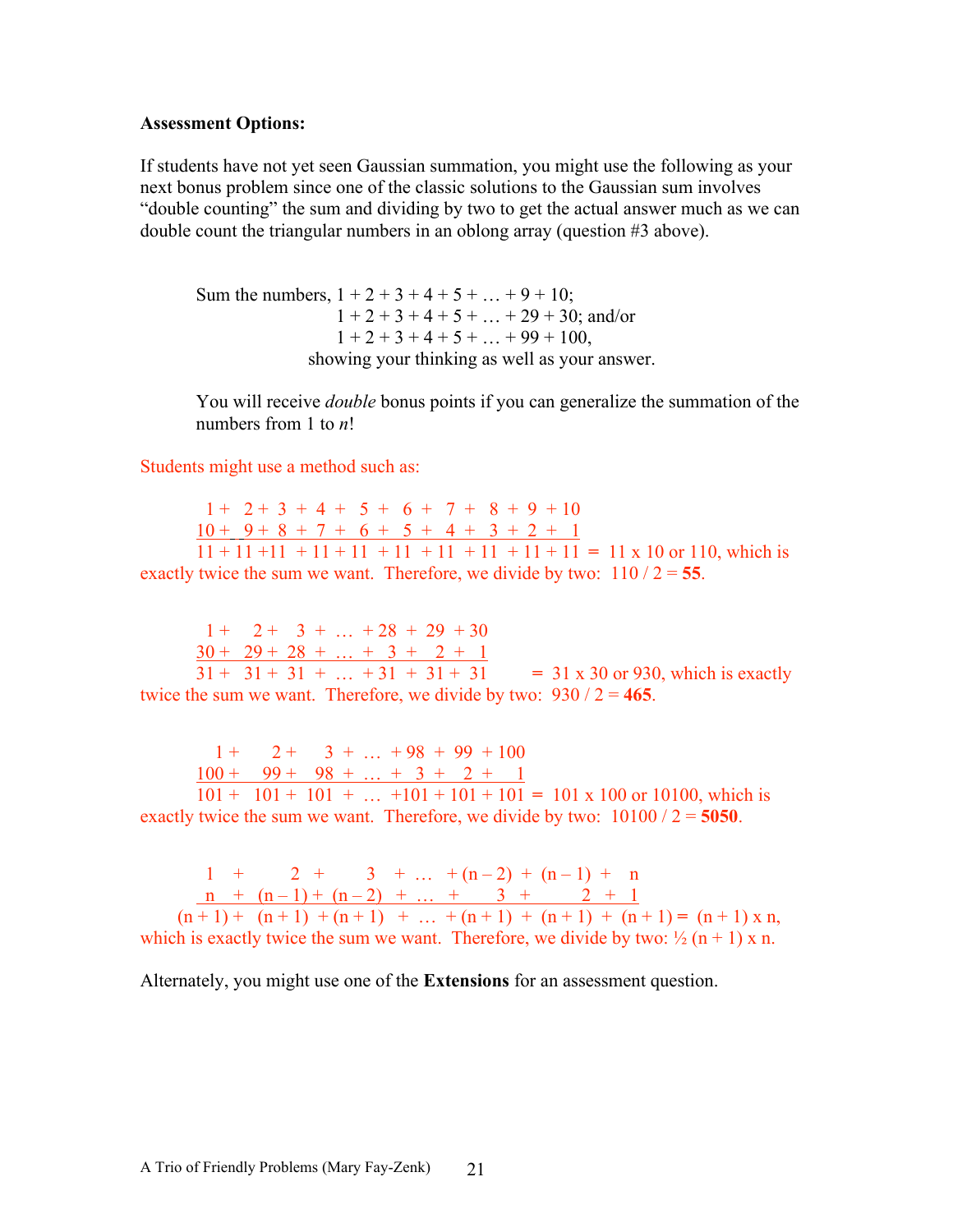#### **Extensions:**

1. Find a general formula for the sum the first *n* odd numbers. (If you need a hint to get started, make a table and find the sums of the first several odd numbers and look for a pattern.)

| n | Sum of the first n odd numbers |
|---|--------------------------------|
|   |                                |
|   | $1 + 3 = 4$                    |
|   | $1 + 3 + 5 = 9$                |
|   | $1+3+5+7=16$                   |
|   | $1+3+5+7+9=25$                 |
|   |                                |
|   |                                |

2. Explore other figurative numbers that can be represented geometrically and whose *n*th term can be generalized. You might start with *Square Numbers*, which can be represented by dots in a square arrangement or array, and *Oblong Numbers*, which can be represented in a rectangular array having one dimension one unit longer than the other. Even more challenging would be *Pentagonal Numbers* and *Hexagonal Numbers*, which can be represented by dots in a pentagonal array or hexagonal array respectively.



In general, nth term is  $n \times (n + 1)$  or  $n^2 + n$ .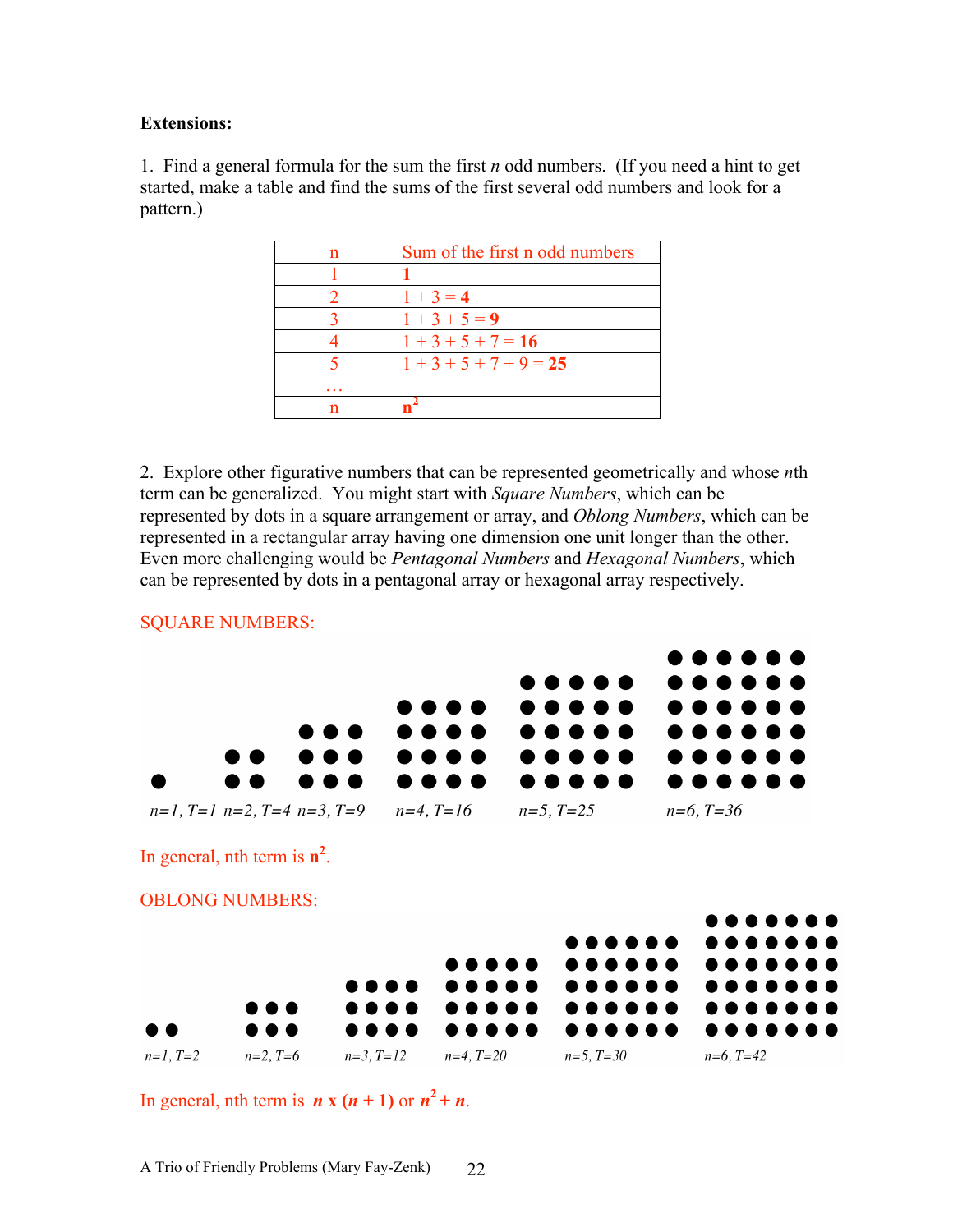#### PENTAGONAL NUMBERS:



*n* = 1, *T* = 1 *n* = 2, *T* = 5 *n* = 3, *T* = 12 *n* = 4, *T* = 22 *n* = 5, *T* =35 *n* = 6, *T* = 51 In general, nth term is  $\frac{1}{2}n \times (3n - 1)$ .

HEXAGONAL NUMBERS:



*n* = 1, *T* = 1 *n* = 2, *T* = 6 *n* = 3, *T* = 15 *n* = 4, *T* = 28 *n* = 5, *T* = 45 *n* = 6, *T* = 66

In general, nth term is  $n \times (2n - 1)$ .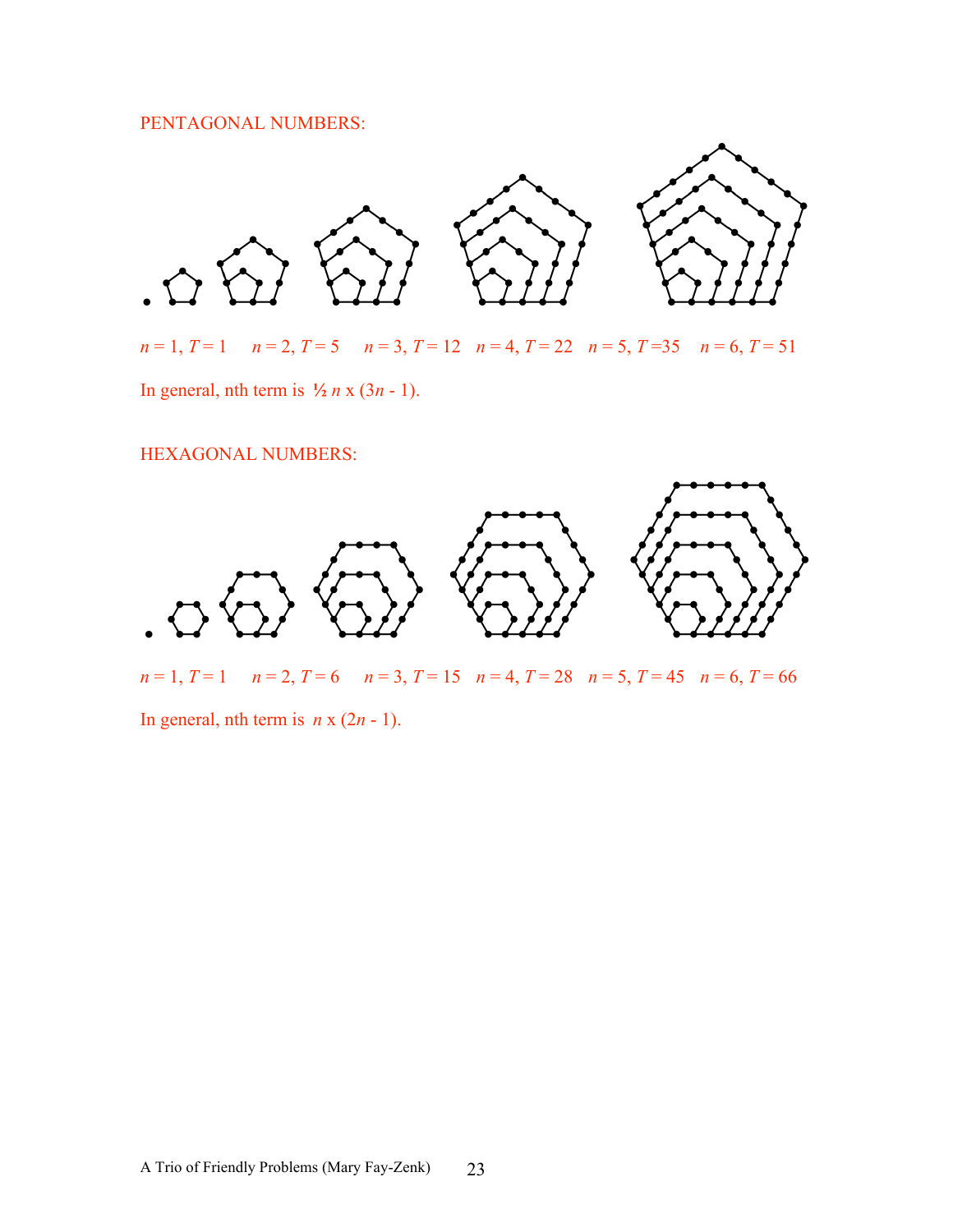#### **References**

Richard Brannan and others, Problem Solving in Mathematics. Lane County Mathematics Project with Teacher's Commentary and Answers. Published by Dale Seymour Publications.

Marilyn Burns, The *I Hate Mathematics*! Book, 1994. Published by Scholastic Inc.

Teri Perl, Math Equals: Biographies of Women Mathematicians, 1978. Published by Addison-Wesley.

Dale Seymour and Margaret Shedd, Finite Differences: A Problem Solving Technique, 1973. Published by Dale Seymour Publications.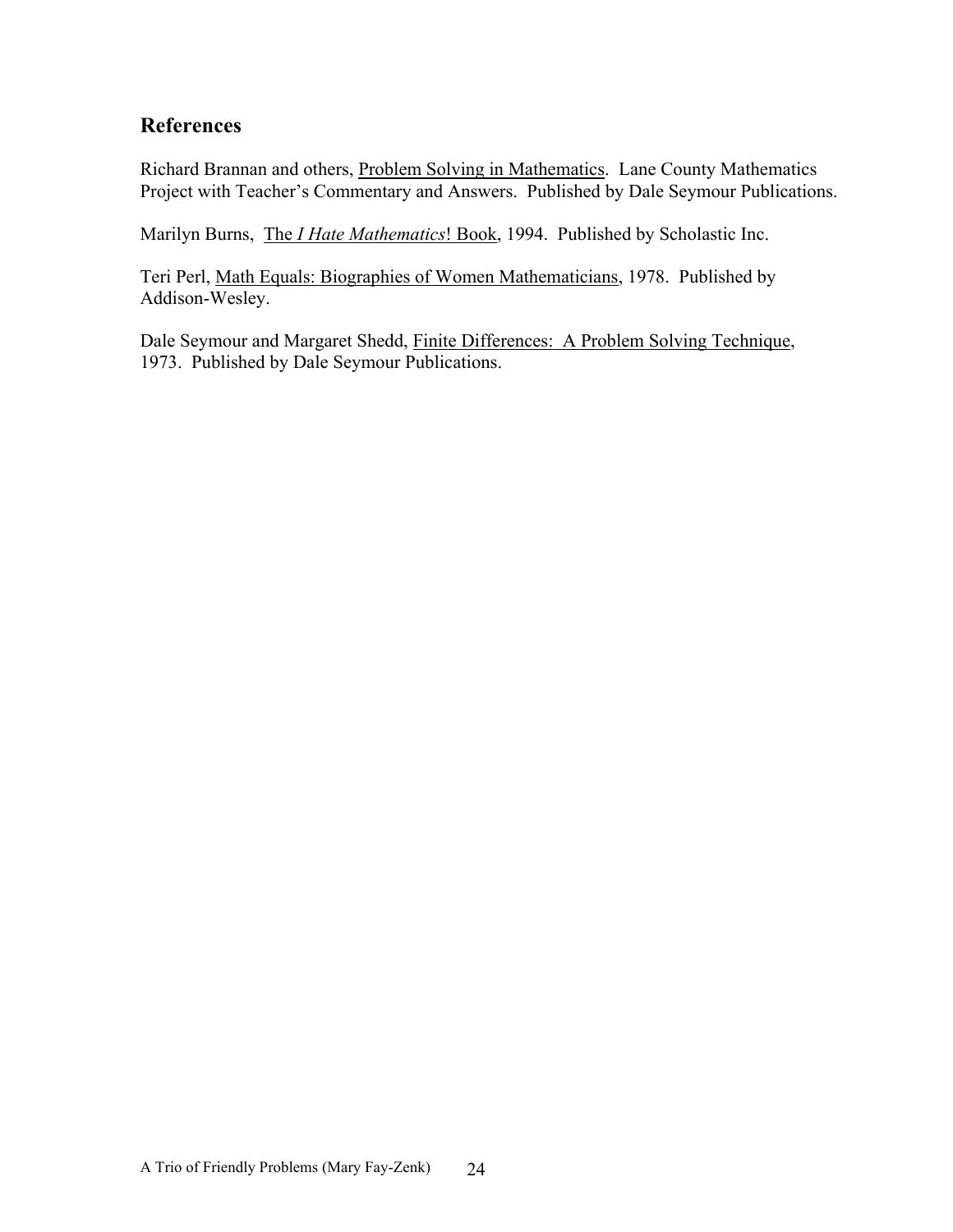#### **NCTM/California Standards**

The following NCTM/California Standards are addressed in the teaching of the *Trio of Problems* Extended Lesson.

#### NCTM Algebra Standard for Grades 6-8

Understand patterns, relations and functions

- Represent, analyze, and generalize a variety of patterns with tables, graphs, words, and when possible, symbolic rules
- Relate and compare different forms of representation for a relationship

Use mathematical models to represent and understand quantitative relations

• Model and solve contextualized problems using various representations, such as graphs, tables, and equations

#### NCTM Problem Solving Standard for 6-8

- Build new mathematical knowledge through problem solving
- Solve problems that arise in mathematics and in other contexts
- Apply and adapt a variety of appropriate strategies to solve problems
- Monitor and reflect on the process of mathematical problem solving

#### NCTM Process Standards for School Mathematics

Communication

- Organize and consolidate their mathematical thinking through communication
- Communicate their mathematical thinking coherently and clearly to peers, teachers, and others
- Analyze and evaluate the mathematical thinking and strategies of others
- Use the language of mathematics to express mathematical ideas precisely

Connections

- Recognize and use connections among mathematical ideas
- Understand how mathematical ideas interconnect and build on one another to produce a coherent whole

Problem Solving

- Build new mathematical knowledge through problem solving
- Solve problems that arise in mathematics and in other contexts
- Apply and adapt a variety of appropriate strategies to solve problems
- Monitor and reflect on the process of mathematical problem solving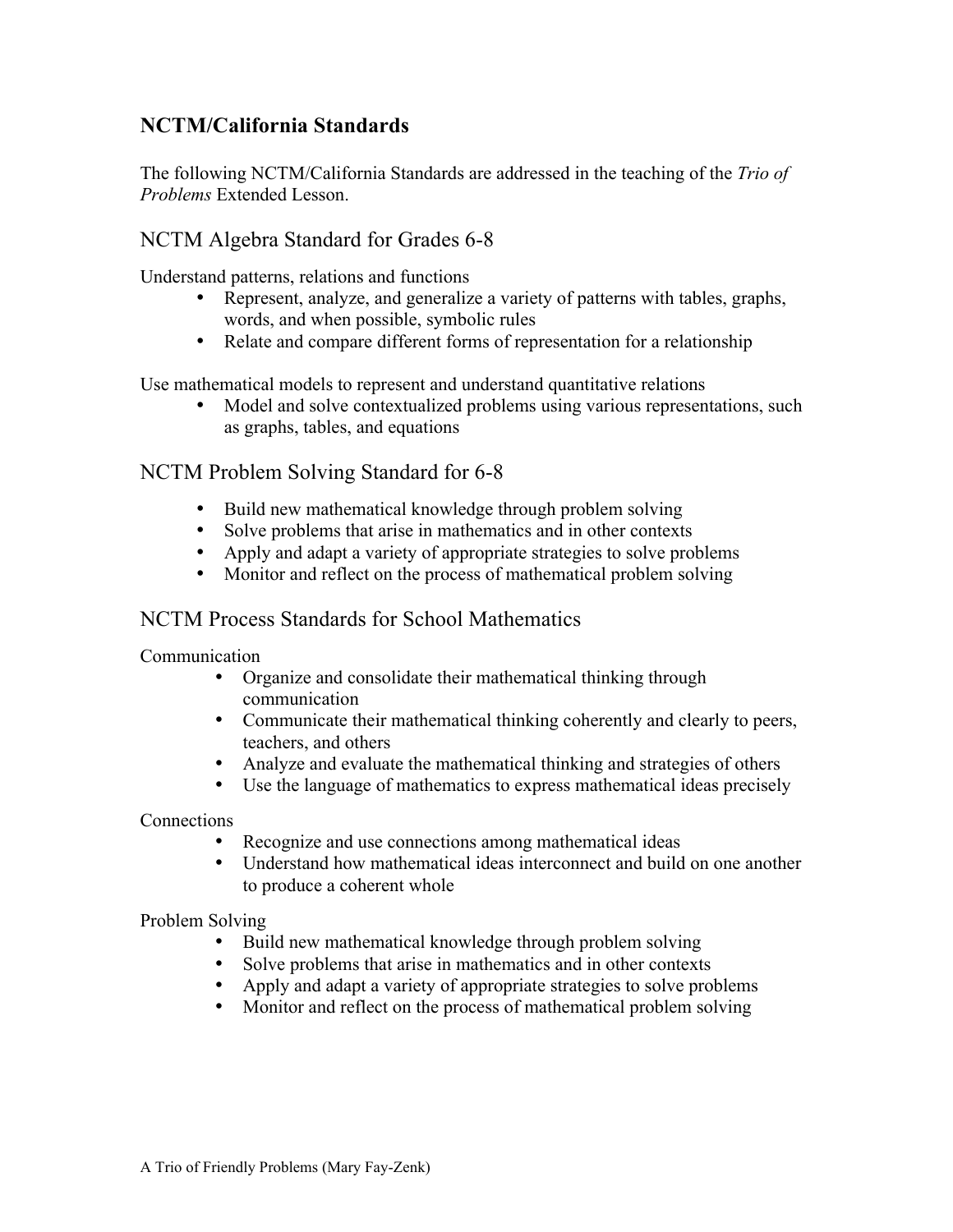Reasoning and Proof

- Recognize reasoning and proof as fundamental aspects of mathematics
- Make and investigate mathematical conjectures
- Develop and evaluate mathematical arguments and proofs
- Select and use various types of reasoning and methods of proof

Representation

- Create and use representations to organize, record, and communicate mathematical ideas
- Select, apply, and translate among mathematical representations to solve problems

California Mathematical Reasoning Standards for 6-Algebra Readiness

1.0 Students make decisions about how to approach problems

2.0 Students use strategies, skills, and concepts in finding solutions

3.0 Students determine a solution is complete and move beyond a particular problem by generalizing to other situations.

#### **References**

California Department of Education, Mathematics Framework for California Public Schools, 2006

National Council of Teachers of Mathematics, Principles and Standards for School Mathematics, 2000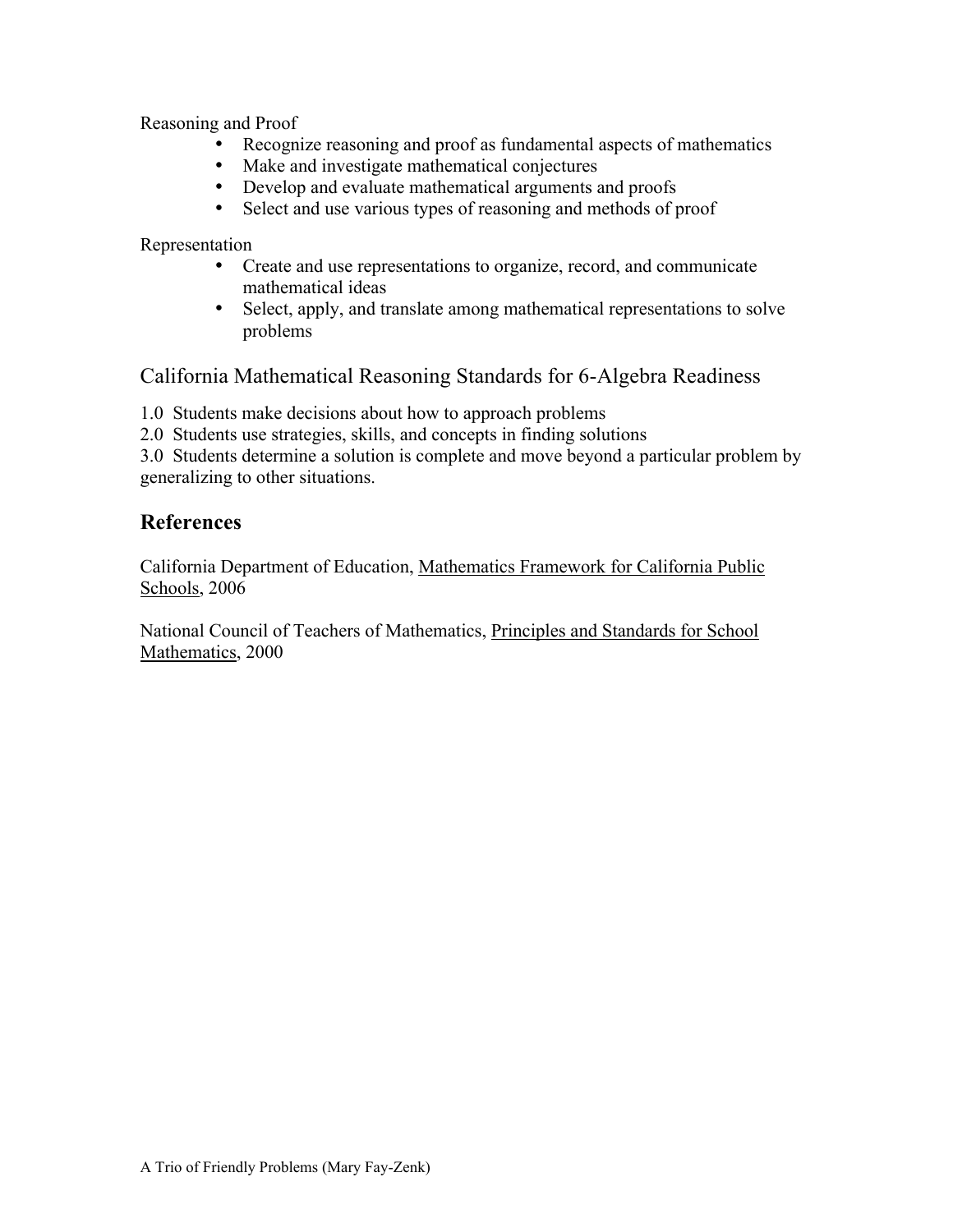### All Possible Diagonals

Draw all possible diagonals\* in each polygon below and record the number you find in the table.



| Polygon  | Number<br>of Sides | Number of<br>Diagonals | Number of<br>Sides plus<br>Diagonals |
|----------|--------------------|------------------------|--------------------------------------|
| Triangle | 3                  | 0                      | 3                                    |
| Square   | 4                  |                        |                                      |
| Pentagon |                    |                        |                                      |
| Hexagon  |                    |                        |                                      |
| Heptagon |                    |                        |                                      |
| Octagon  |                    |                        |                                      |
| Nonagon  |                    |                        |                                      |
| Decagon  |                    |                        |                                      |
| $N$ -gon |                    |                        |                                      |

Note:: An  $N$ -gon is a polygon with  $N$  sides.

Do you recognize the kind of numbers that are in the right column?

> \* Be sure to be as precise as possible in drawing your diagonals so that beautiful patterns can emerge!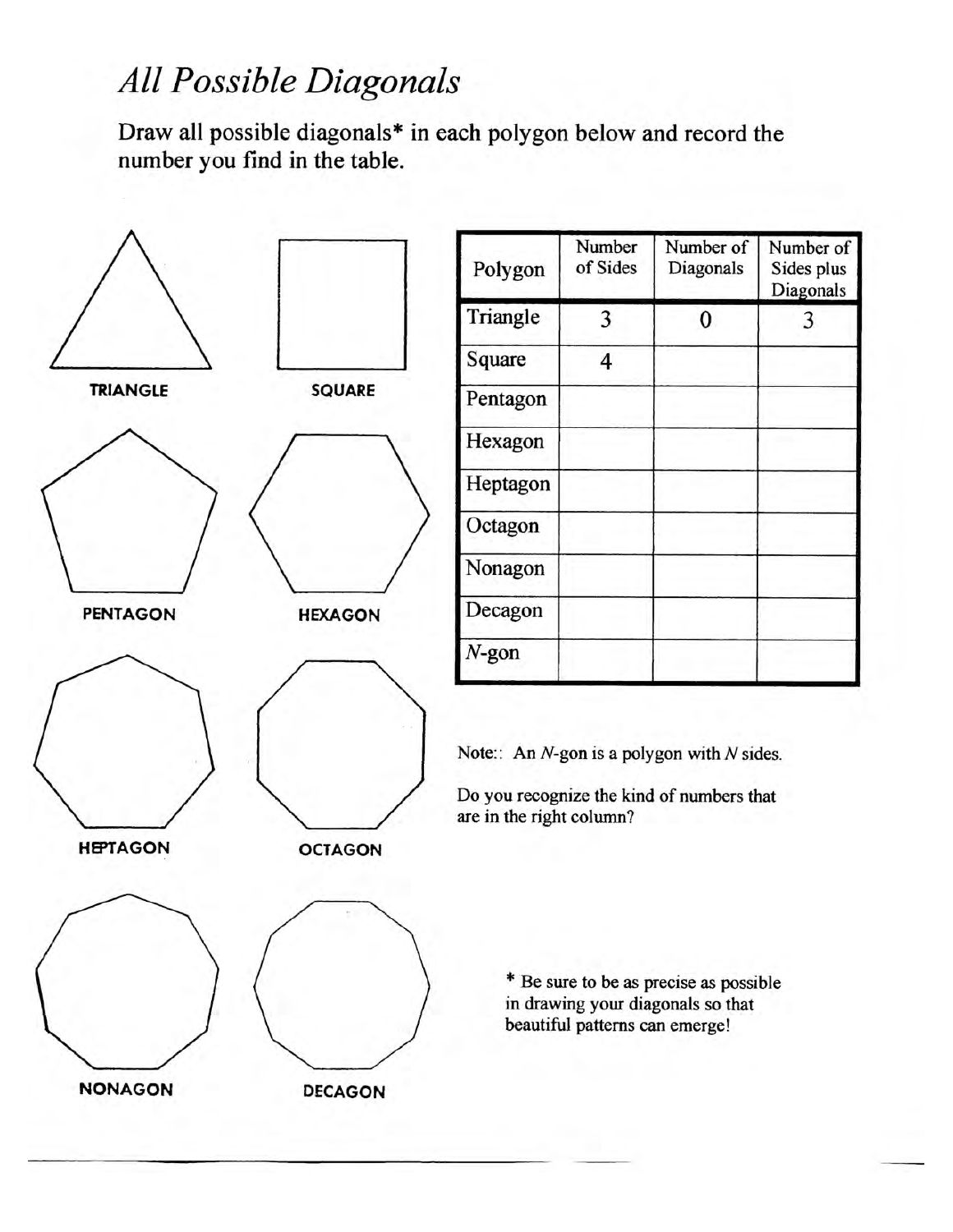# Triangular Numbers

A **triangular number** is the **total number** of dots in an equilateral triangle evenly filled with dots. The first several triangular number arrays are shown below.



If you were to continue this pattern, can you predict how many dots will be in the  $50<sup>th</sup>$  triangular number? How about in the  $100<sup>th</sup>$  triangular number?

Complete the following table for **Triangular Numbers**, expressing a rule for the nth triangular number on the last line.

| Number of dots on                   | Total number of dots, |
|-------------------------------------|-----------------------|
| one side of array, $\boldsymbol{n}$ | $\boldsymbol{T}$      |
| 1                                   |                       |
| $\boldsymbol{2}$                    |                       |
| 3                                   |                       |
| $\overline{\mathbf{4}}$             |                       |
| 5                                   |                       |
| 6                                   |                       |
| 7                                   |                       |
| 8                                   |                       |
| 9                                   |                       |
| 50                                  |                       |
| 100                                 |                       |
| n                                   |                       |